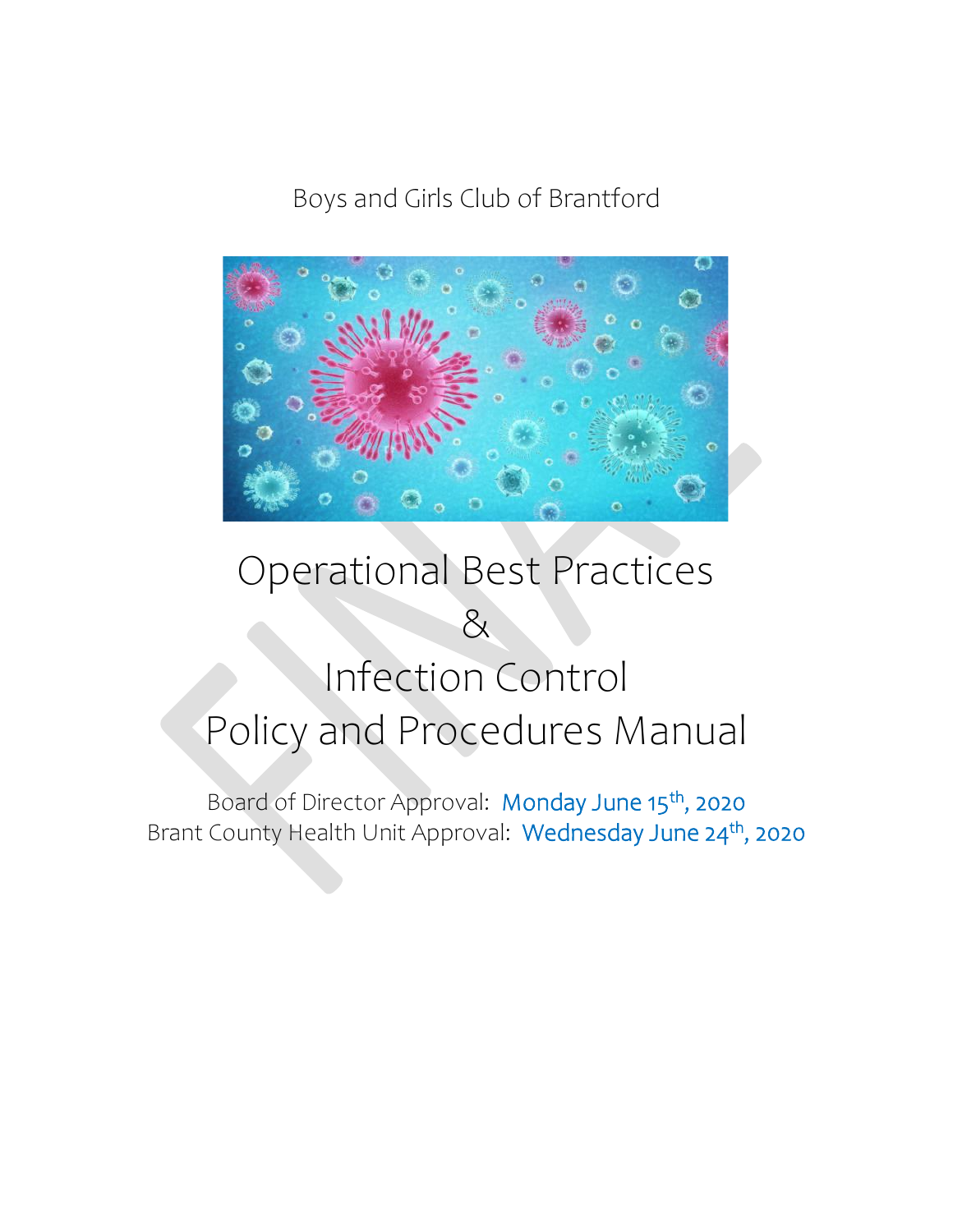#### **Contents**

Introduction

Definitions

- 1. Health Screening
- 2. Arrangements of Ill Children
- 3. Environmental Cleaning & Disinfecting
- 4. Toy and Play Material Cleaning & Disinfection Practices
- 5. Daily Routines
- 6. Hand Hygiene Best Practices
- 7. Use of Personal Protective Equipment
- 8. Occupational Health & Safety
- Appendix A Health Screening Questionnaire
- Appendix B Program Room Environmental Cleaning & Disinfecting Log
- Appendix C Washroom Environmental Cleaning & Disinfecting Log
- Appendix D Cot and Bedding Environmental Cleaning & Disinfecting Log
- Appendix E Outdoor Play Equipment & Toys Environmental & Disinfecting Log
- Appendix F Toy and Play Materials Cleaning & Disinfecting Log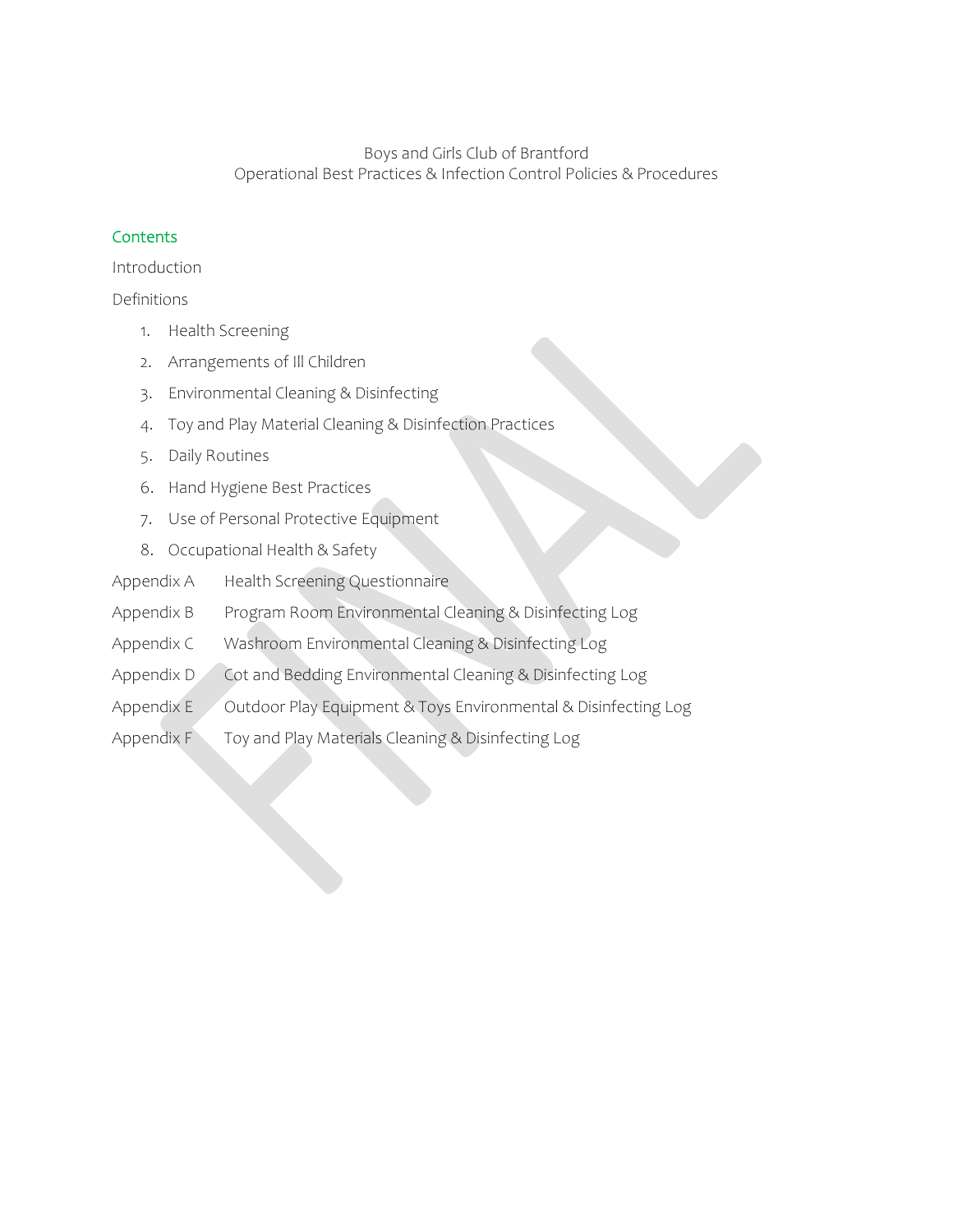## Introduction

The purpose of the Infection Control Policies & Procedures Manual for the Boys & Girls Club of Brantford (hereafter referred to as 'the Policy Manual') is to support consistency and best practices in accordance with direction from the Ministry of Education, Ministry of Health, Brant County Health Unit and the City of Brantford.

The Policy Manual may be amended as needed to in response to continually evolving circumstances during the COVID-19 pandemic and thereafter.

The Policy Manual begins with definitions to help guide Leaders. Sections 1 through 8 contain the specific policies and their procedures that Club Leaders must follow. Any exceptions to these must be approved by the Board of Directors, and/or Executive Director.

The Appendices contain the forms and logs referenced in the policies and procedures.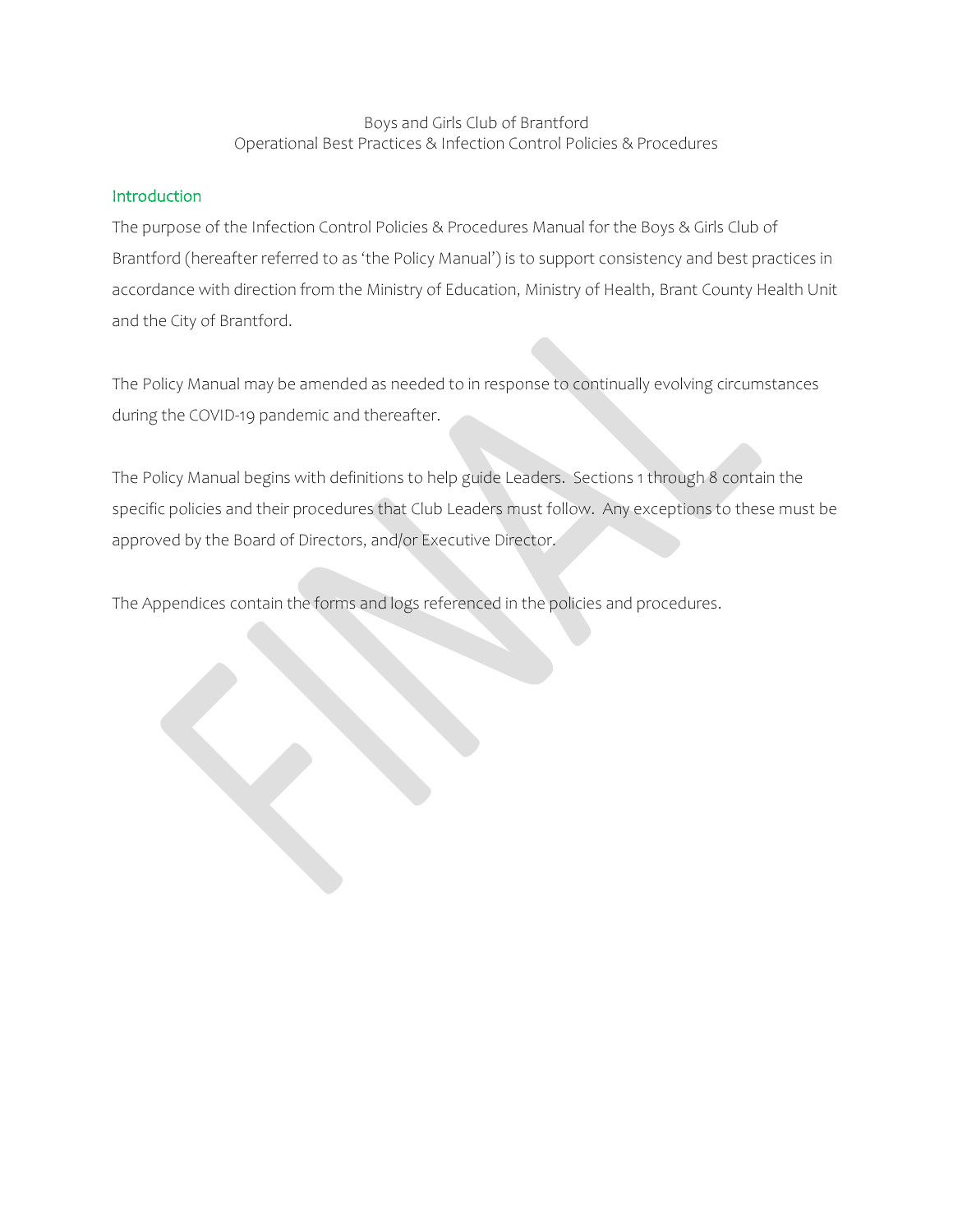#### Definitions

#### Cleaning:

refers to the physical removal of foreign material (e.g. dust, soil) and organic material (e.g. blood, secretions, microorganisms). Cleaning acts to remove, rather than kill microorganisms. Warm water, detergent and mechanical action (e.g. wiping) is required to clean surfaces. Rinsing with clean water is required to complete the cleaning process to ensure the detergent and debris is removed.

#### Disinfecting:

refers to the process completed after cleaning in which a chemical solution (e.g. bleach solution, or Oxivir) is used to kill most disease-causing microorganisms. In order to be effective disinfectants must be left on the surface for a period of time (contact time). Contact times are generally prescribed by the product manufacturer. Depending on the specifications of the disinfectant in use, items children, youth and Leaders may come into contact with may require a final rinse after the disinfectant contact time is observed. Disinfectant wipes may also be used; specified contact time for the product must be observed. Any disinfectant used must have a DIN. If using bleach for disinfection a solution of 1000ppm should be used with a contact time of `10 minutes. The measurements for 1000ppm bleach solution are 20ml (4 teaspoons) household bleach + 1000ml (4 cups) water.

#### DIN:

A Drug Identification Number (DIN) is an 8-digit number given by Health Canada that confirms a product is approved for used in Canada. Any disinfectant used must have a DIN.

#### Hand Hygiene:

refers to the process of hand washing or use of hand sanitizer. See Hand Hygiene Policy and Procedures for a detailed description of hand hygiene practices.

#### High Touch Surfaces:

refers to any surfaces that have frequent contact with hands (e.g. light switches, hand rails, door knobs, sinks, toilets, etc.). These surfaces must be cleaned and disinfected at least twice per day and more often as necessary. (e.g. when visibly dirty or contaminated with body fluids).

#### Low Touch Surfaces:

refers to any surfaces that are reachable, but are likely to have minimal contact with hands (e.g. walls, window ledges). These surfaces must be cleaned and disinfected at least once per day and more often as necessary (e.g. when visibly dirty or contaminated with boy fluids).

#### MSDS:

a Material Safety Data Sheet (MSDS) is a document that contains information on the potential health effects of exposure to chemicals, or other potentially dangerous substances, and on safe working procedures when handling chemical products.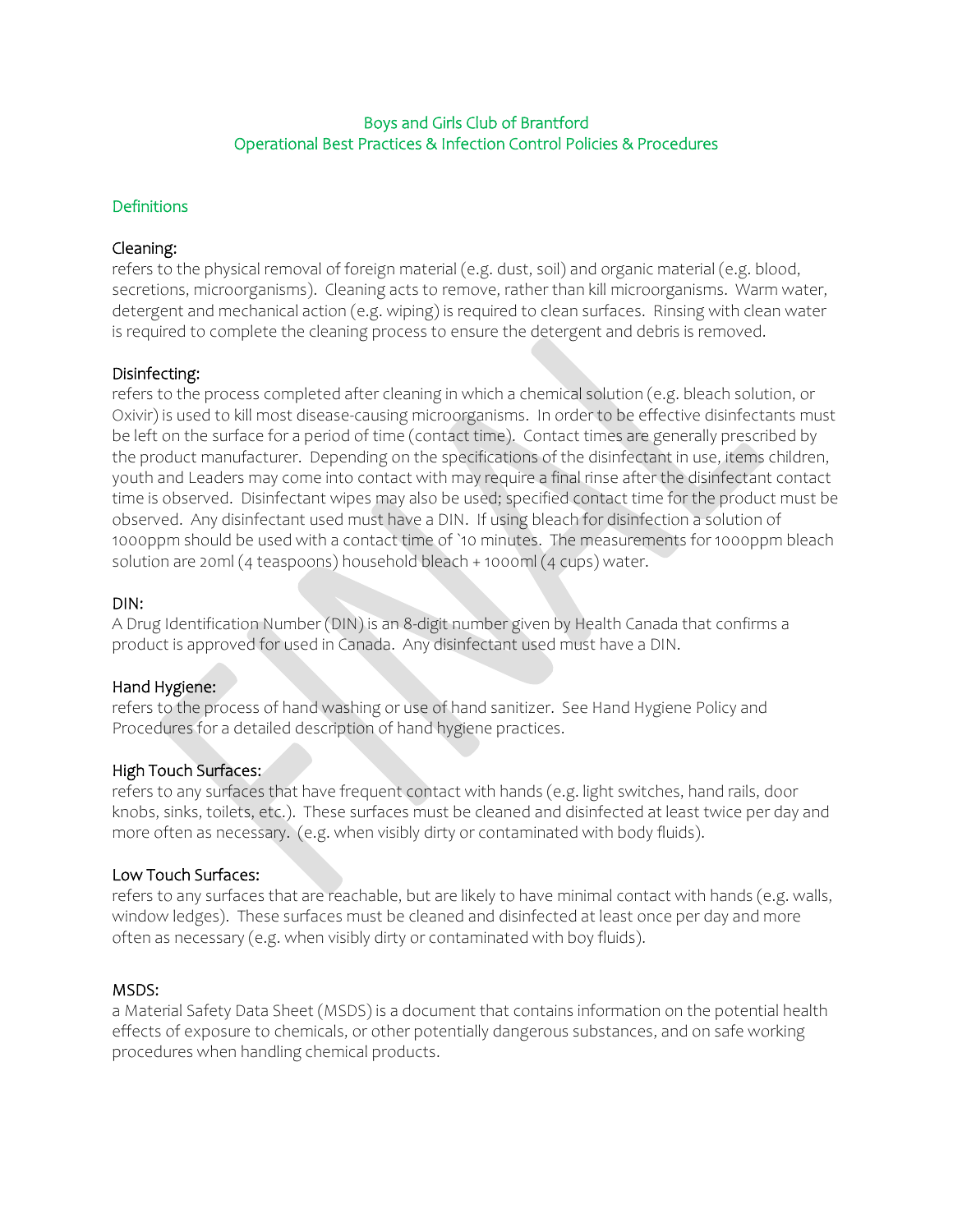## PPE:

Personal protective equipment (PPE) is protective clothing, goggles, masks, gloves or other garments or equipment designed to protect the wearer's body from injury or infection. See use of Personal Protective Equipment Policy and Procedures for additional detail.

#### Three Sink Method:

refers to a method of cleaning and disinfecting items using a three stage process. The 1st sink is used for washing with detergent, the 2<sup>nd</sup> sink is used for cleaning with water and the 3<sup>rd</sup> sink is used for disinfecting. After items are removed from disinfectant solution, items must be left to air dry.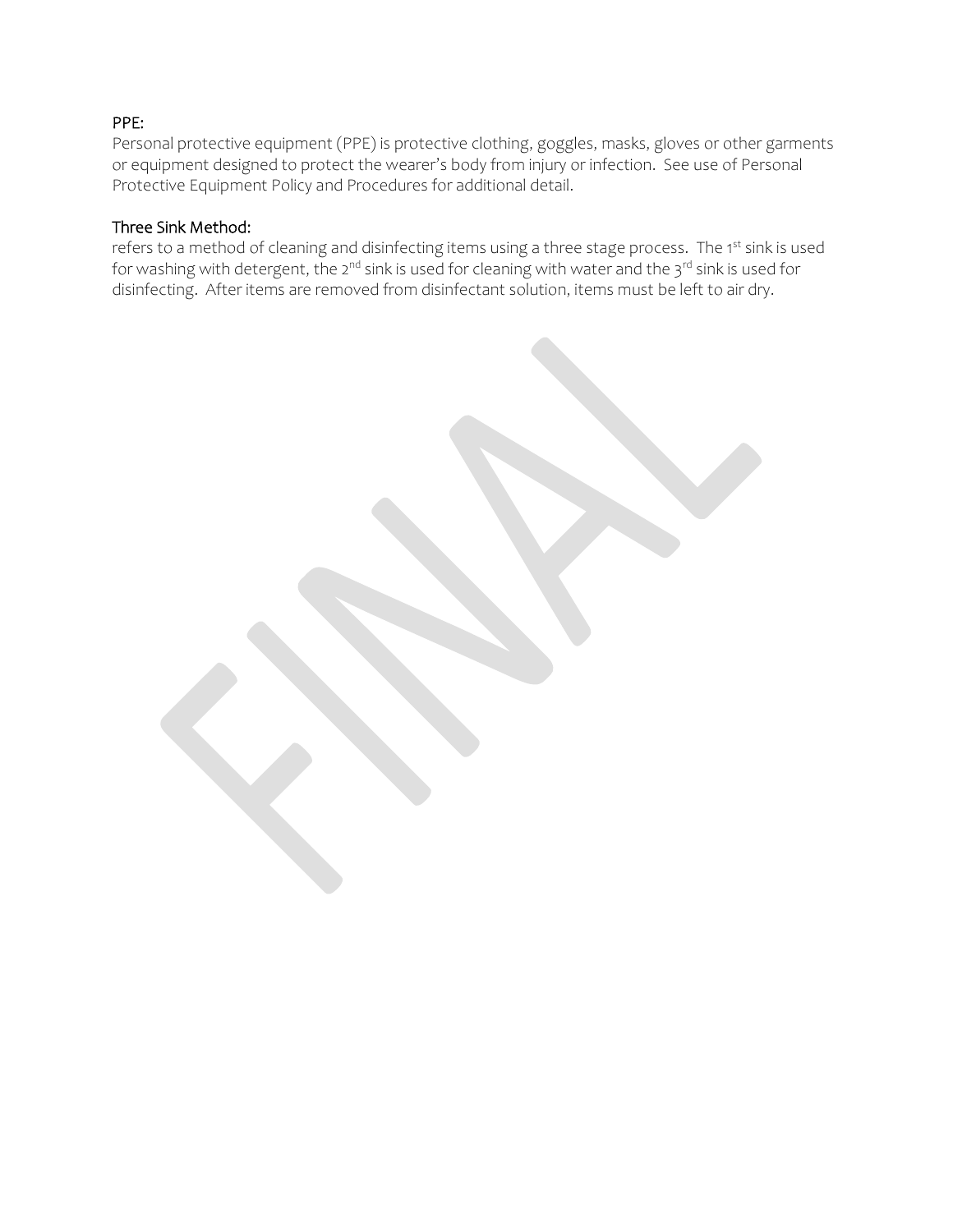#### 1. Health Screening

## Purpose

The purpose of this policy is to provide clear direction for Club Leader's to follow when conducting health screening procedures. This policy is designed to help reduce risk of the spread of illness, including COVID-19.

## Policy

In accordance with Ontario Regulation 137/15, s. 36(1), Club best practices, and in consideration of the increased health risk associated with the spread of COVID-19, the Club is required to conduct a health screening of all individuals (Leaders and children/youth) entering the premises. Parents dropping off children, although not entering the Club, must participate in health screening on their child's behalf.

Health screening must be conducted in accordance with the procedures described in this policy. All individuals entering the Club premises, or dropping off their child must pass the health screening prior to entry.

In the interest of reducing risk of infection no visitors, volunteers or any other non-essential individuals (e.g. placement students) shall be allowed entry into the Club premises. Any essential visitors that must enter must be screened (e.g. emergency maintenance).

#### Procedure

All Leaders, parents/caregivers and children/youth shall be subject to health screening upon arrival at the Club.

The first Leader to arrive at the Club, within the specified program and location, will complete the health screening procedure on themselves and then perform the health screening procedure on subsequently arriving individuals and/or as per scheduled designation. Health screening of children/youth must be carried out by the designated staff.

It is permissible for one Leader to conduct the health screening, provided all duties described in this policy are carried out.

All health screening is to be conducted in building vestibules. Leaders and children/youth may be permitted to enter their designated program locations only upon passing the health screening.

Parents/caregivers shall not be permitted past designated vestibules, except in exceptional circumstances (e.g. child/youth has medical or additional support needs and are required to train Leaders).

If any individual fails the health screening they shall not be permitted to enter designated program locations.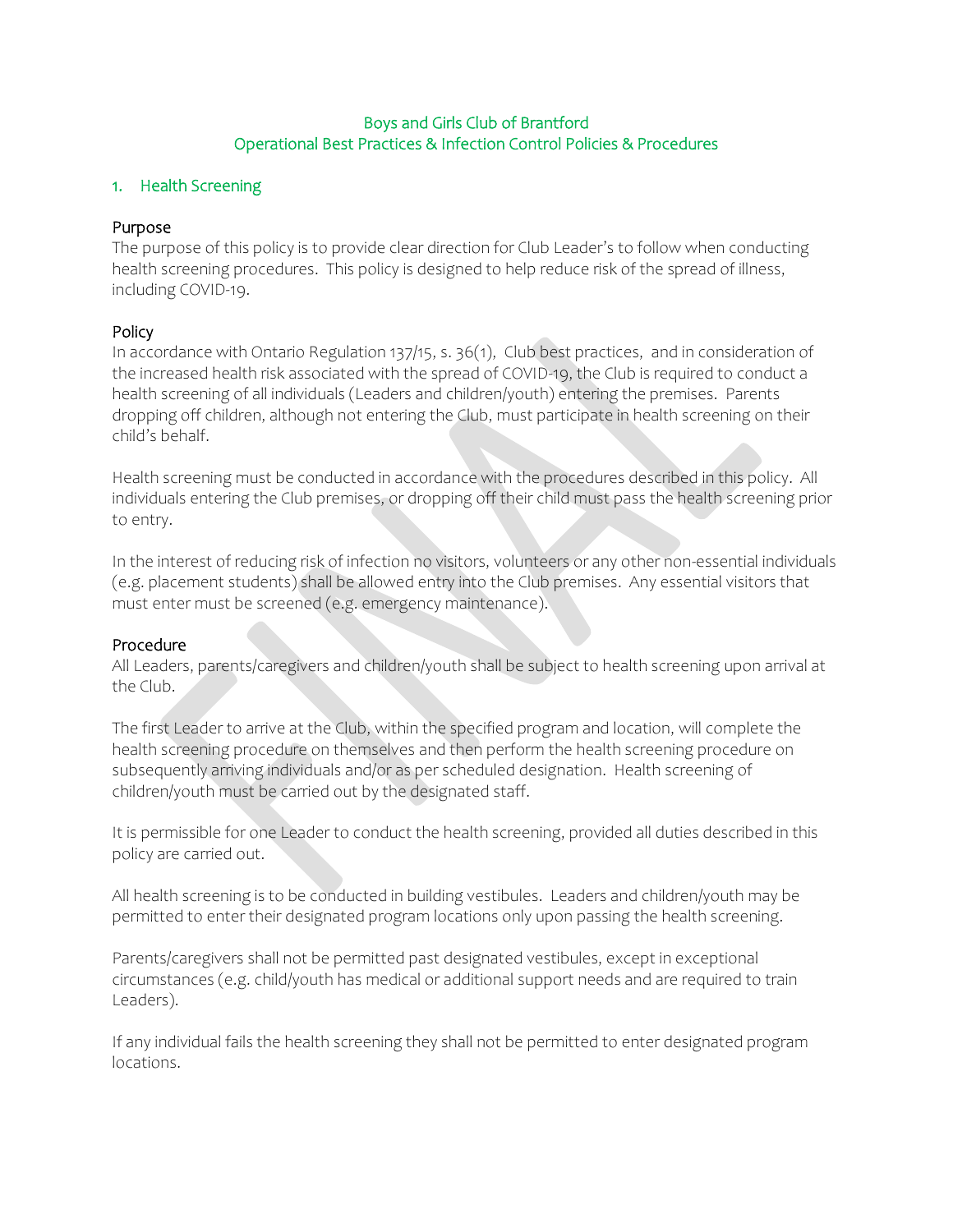## Health Screening Area Set Up

- Health screening is to be conducted at either the childcare entries or main Club entrance vestibules.
- Any other entry into the facilities is prohibited. All other doors must be secured to prevent entrance (doors must remain functional to allow emergency exit)
- No individual shall be permitted to proceed into the Club program locations without successfully passing the health screening
- Ensure children do not have access to sanitizer
- A table is to be set up in the childcare vestibules and the reception desk can be used at the main facility entrance with all required materials
	- ➢ Hand sanitizer (if there is not a wall mounted device present) ensure it is visible to those entering the building
	- ➢ Screening questionanaire/log
	- ➢ Disposable gloves (only if the screener has broken skin on their hands)
	- ➢ Disposable masks
	- ➢ Protective eyewear (only if the screener does not have physical distancing between parent/caregiver/child)
	- ➢ Thermometer (and disposable covers as necessary depending on thermometer type)
	- ➢ Public Health COVID-19 information resources
- The health screening area should be set up to allow for physical distancing at a minimum of 2 metres (6 feet)
	- ➢ The Leader conducting health screening should maintain a minimum of 2 metres (6 feet) distance between themselves and the person being screened
	- ➢ Visual guides should be set up to assist with physical distancing in the event that a lineup forms while parents/caregivers and their children/youth are waiting to be screened prior to entering
- Place signage describing the health screening process at the screening area and on the designated entry doors

## Health Screening Implementation

- Designated screening Leader must complete the screening questionnaire for each individual wishing to enter the Club and record the outcome – pass or fail. Parents/caregivers are expected to answer the screening questions on their child's behalf, but do not need to have their temperature taken as they are not entering the program space.
- The designated screening Leader is required to wear PPE

#### Procedure for Health Screening

- Greet everyone with a friendly, calm manner
- Request that each individual (parent/caregiver, child) use hand sanitizer
- Begin the screening with the following statement: 'Good morning/afternoon/evening. As you are aware COVID-19 continues to evolve, as a result we are conducting active screening for potential risks of COVID-19 for everyone who enters the location. The screening will ensure the safety and well-being of Leaders, children and families;.
- The designated Leader will ask each individual all of the health screening questions and record the answers on the health screening log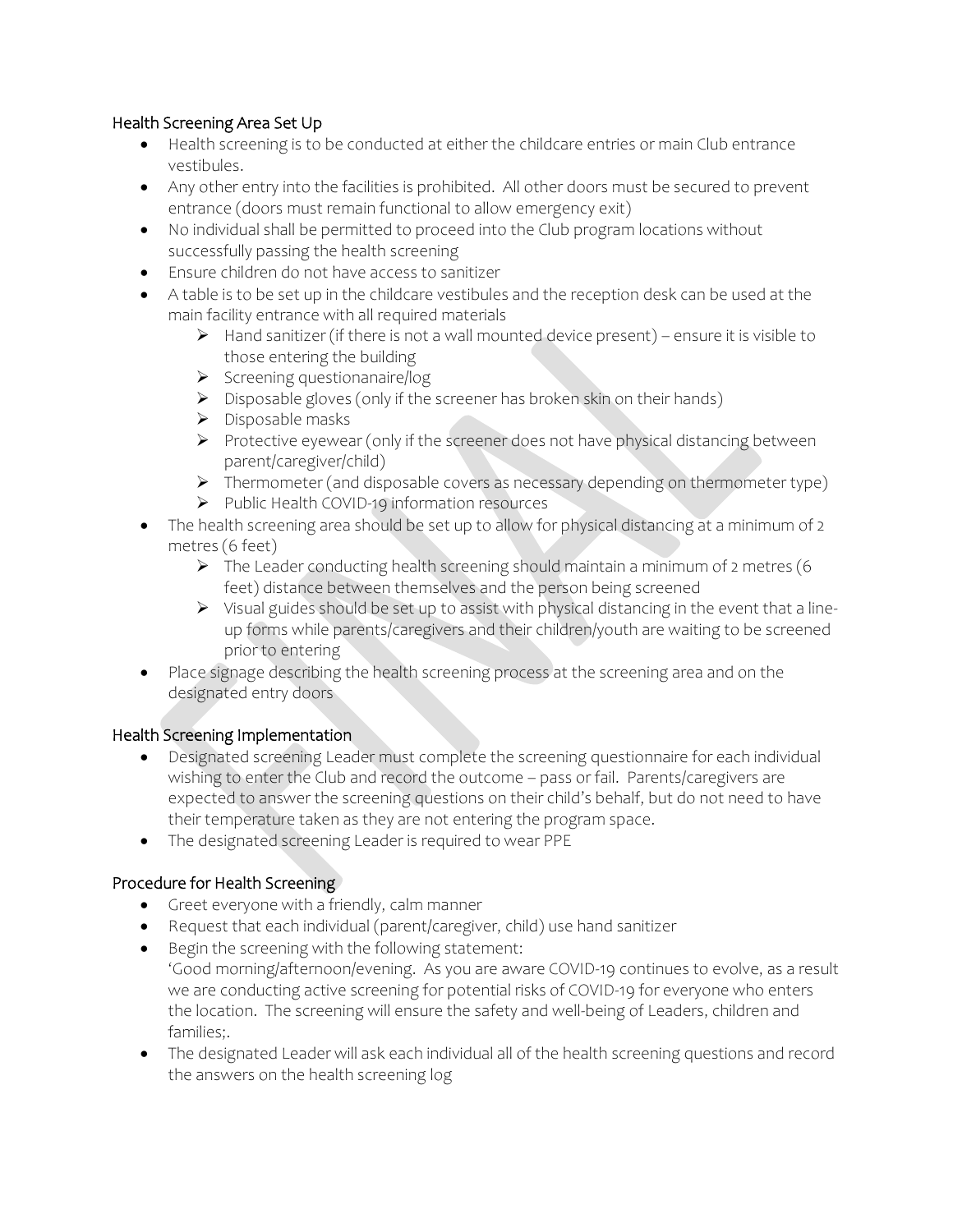- The designated Leader will also perform a visual check and record observations as outlined on the health screening questionnaire
- Temperature check being conducted by the designated Leader will:
	- ➢ inform the parent/caregiver that they are required to take their child's temperature
	- ➢ report the child's temperature on the health screening log
	- ➢ The infrared thermometer should not come in physical contact with the individual being screened it does not need to be disinfected between each use. It does however need to be disinfected at the end of screening procedures
	- ➢ perform hand hygiene after screening each individual
	- ➢ Please note: The Leader does not need to remove PPE after each child. PPE can be worn for the duration of screening. However, if they become soiled or contaminated, they must be changed.
- The designated Leader will review the health screening form:
	- ➢ If all questions have been answered with a NO and the individual's temperature is 37.70C or below the individual may be admitted to the program location – as per the established 'transition protocol'.
	- ➢ If any questions have been answered with a YES or the individual's temperature is 37.80C or above the individual cannot be admitted to the program location. The designated screener should respond by saying: "Thank you for your patience. Unfortunately based on these answers/this temperature reading, I'm not able to let you/your child enter the facilities." Printed resources, with information on COVID-19 testing, Brant County Health Unit, Telehealth, etc., should be provided and the parent/caregiver advised to seek medical expertise for testing and/or direction.
	- ➢ In the event that a Leader or child/youth cannot be admitted because they failed the screening, the Director of Programs & Services and/or Executive Director are to be notified immediately
	- ➢ In the event that a Leader or child who has attended the program in the last 14 days fails the health screening, the Director of Programs & Services and/or Executive Director are to be notified immediately, who in turn will notify the Brant County Health Unit immediately
- All completed screening questionnaires must be submitted weekly to the Director of Programs & Services, who in turn will safely retain for a time period specified by the Ministry of Education. Once this time period has expired these files will be destroyed in a confidential manner and/or as per directive from the Ministry of Education. The Ministry of Education and/or the City of Brantford may request and review these logs at any time.
- PPE Doffing Procedure (at the end of screening process, as needed and during the cleaning of the screening area):
	- $\blacktriangleright$  Clean the screening area
	- ➢ Discard wipes or cleaning cloth
	- ➢ Remove gloves and discard
	- ➢ Hand hygiene
	- ➢ Remove eye protection
	- ➢ Hand hygiene
	- ➢ Remove mask
	- ➢ Hand hygiene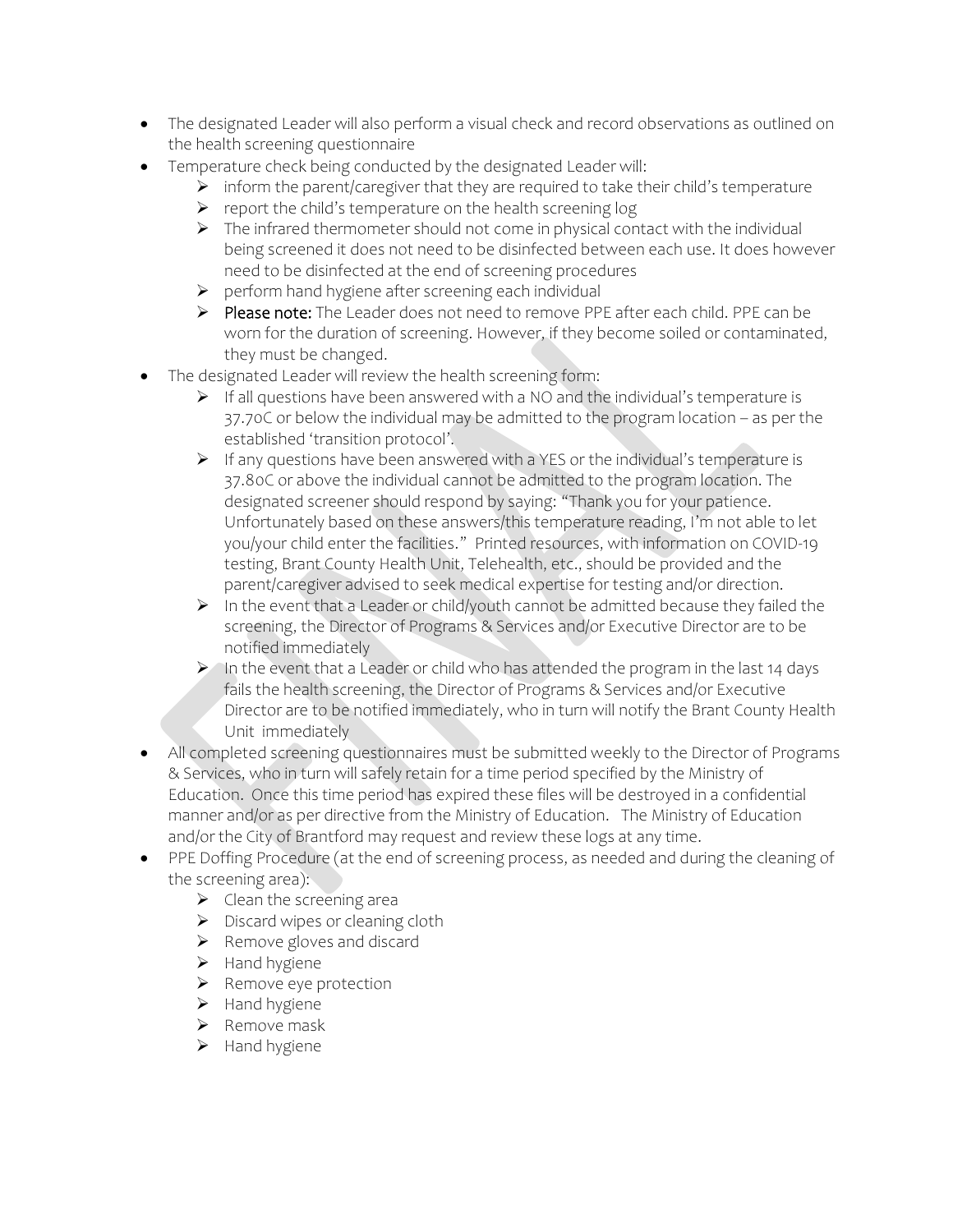# Child Pick Up Procedures

As parents/caregivers are not permitted to enter program locations, the following steps for children being picked up are as follows:

- Authorized Parent/caregiver is to enter via main childcare entrance door, announce their arrival to the Program Supervisor, who will be present in the office during the designated pick up time (physical barriers used during entry screening procedures to remain in place)
- Authorized Parent/caregiver is to sign the child out of program, indicating the transfer of care
- Using the provided walkie talkies, Program Supervisor will notify the appropriate teacher of the arrival of the parent/caregiver and the teacher is to proceed with preparing the child
- Authorized parent/caregiver is to exit via the vestibule exit to the playground
- Authorized parent/caregiver is to proceed to the door indicating their child's program, respecting physical distancing protocols
- Teacher will escort the child to the interior exit door to the playground and transfer the child into the care of the parent/caregiver, ensuring distancing protocols occur
- All personal items and created projects (e.g. crafts) are to accompany the child each day and are not to remain in the classroom
- Parent/caregiver to exit the property via the playground gate
- Re-entry into the building is not permitted
- Cohorts of children in care are not permitted onto the playground during the scheduled pick up time

# Typical and Atypical Signs and Symptoms of COVID-19

Leaders need to be aware of both the typical and atypical signs and symptoms of COVID-19 as described by the Ontario Ministry of Health.

Please note: Children may exhibit atypical signs/symptoms of COVID-19.

Health Screening Leaders must be familiar with these signs/symptoms in case they are reported by a parent during the screening process.

Typical Signs/Symptoms of COVID-19:

- Fever (Temperature of 37.8°C or greater); OR
- Any new/worsening symptom (e.g. cough, shortness of breath (dyspnea), sore throat, runny nose or sneezing, nasal congestion, hoarse voice, difficulty swallowing, new olfactory or taste disorder(s), nausea/vomiting, diarrhea, abdominal pain); OR
- Clinical or radiological evidence of pneumonia

Atypical signs/symptoms of COVID-19:

- Unexplained fatigue/malaise;
- Delirium (acutely altered mental status and inattention);
- Falls;
- Acute functional decline;
- Exacerbation of chronic conditions;
- Chills;
- Headaches;
- Croup;
- Unexplained tachycardia, including age specific tachycardia for children;
- Decrease in blood pressure;
- Unexplained hypoxia (even if mild i.e. O2 sat <90%);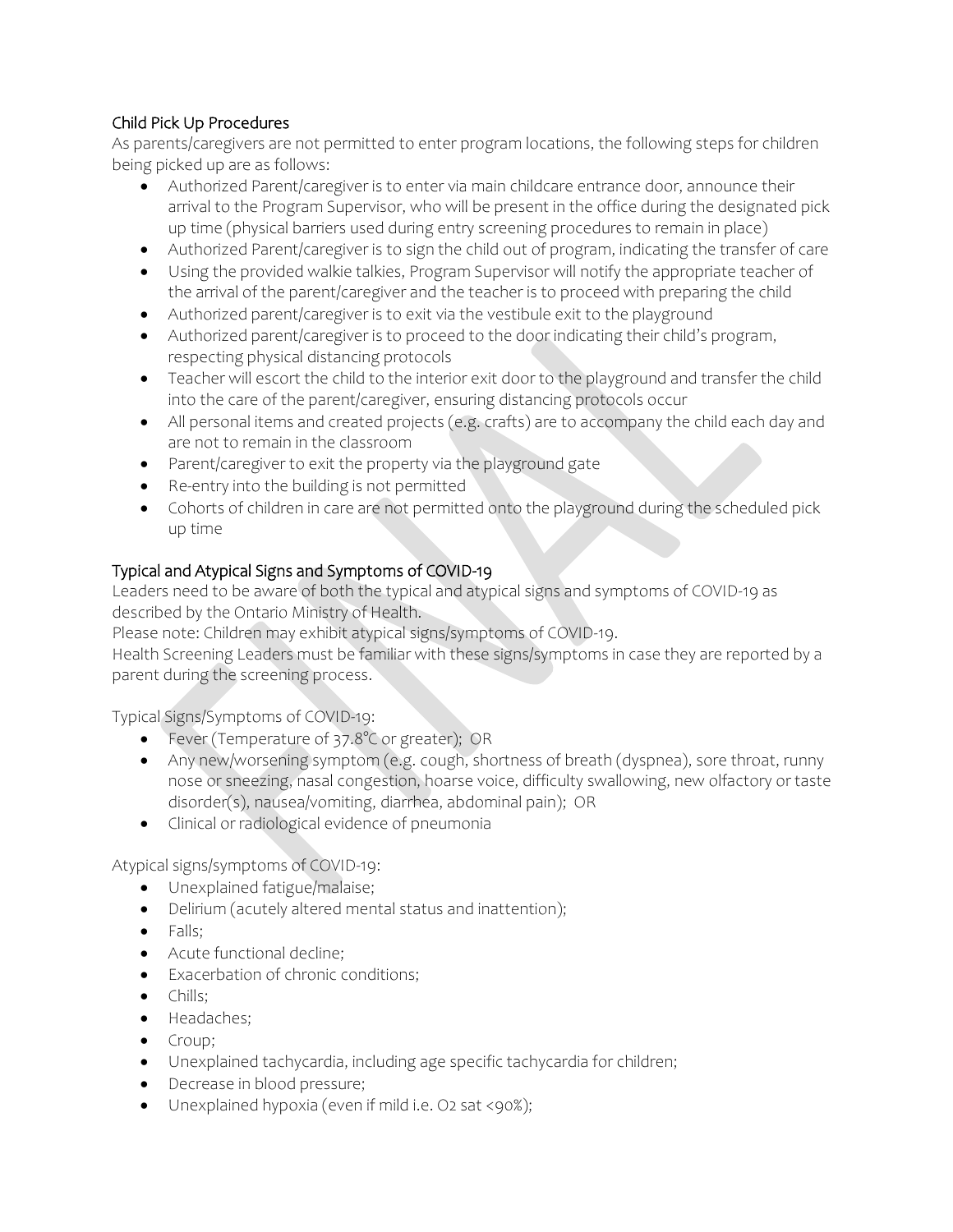• Lethargy, difficulty feeding in infants (if no other diagnosis).

#### Policy and Procedure Review

This policy and procedure must be reviewed and signed off by all Leaders prior to commencing work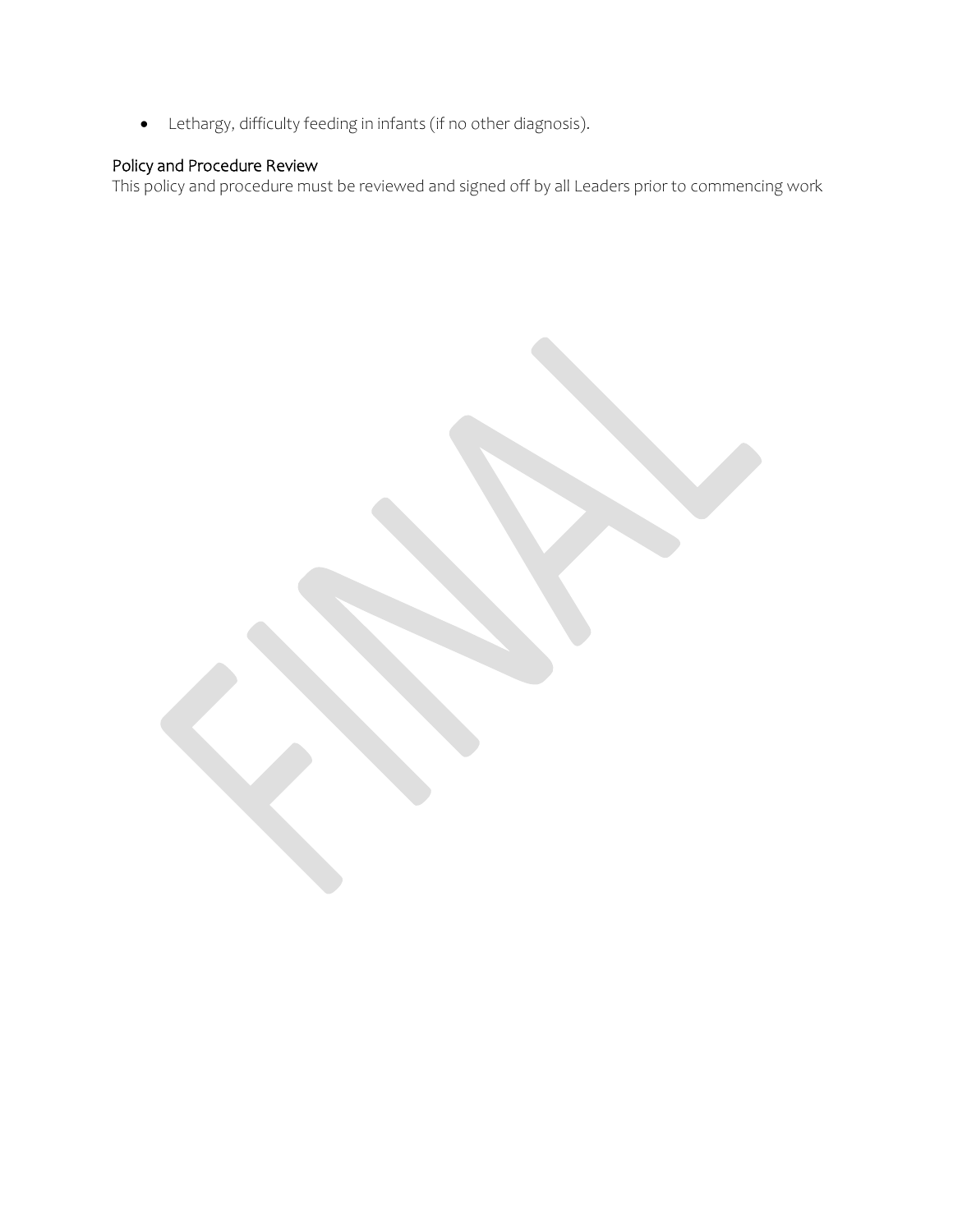## 2. Exclusion of Ill Individuals

## Purpose

The purpose of this policy is to provide clear direction for Club Leaders to follow when considering the return to program of a child who has been excluded either because they failed the Health Screening, or due to signs of illness while in attendance in program. This policy is designed to help reduce risk of the spread of illness, including COVID-19.

## Policy

Due to the increased health risk associated with the spread of COVID-19, Club Leaders must adhere to this policy when considering admitting a child into program who has been previously excluded due to failing the Health Screening, or due to observed symptoms of ill health while in attendance in program. Any observation of ill health in any individual present in the program Leader or child/youth must be immediately reported to Brant County Health Unit. If direction from the Brant County Health Unit varies from the information contained within this policy, the Club Leader is expected to adhere to direction provided by the Brant County Health Unit.

## Procedure

When considering an individual (child or Leader) who has failed the Health Screening Questionnaire (Appendix A):

• If the individual has failed the Health Screening due to answering "Yes" to any of the questions, the individual must be excluded from program.

When considering exclusion an individual with observed symptoms of ill health while in attendance at the program:

- If the individual is a child, they should be isolated immediately and picked up as soon as possible as per the Club's Arrangements for Ill Children Policy and Procedure. The Brant County Health Unit must be notified
- If the individual is a Leader, they should leave the Club program as soon as possible and the Brant County Health Unit must be notified
- All other children/Leaders in the affected group may remain in program for the remainder of the day
- In addition:
	- $\triangleright$  Parents/guardians should be notified as soon as possible that their child will not be able to return to program the following day
	- $\triangleright$  A Public Health Ontario fact sheet should be sent home with the child at the end of the day
	- ➢ Parents/caregivers and Leaders should be reminded to closely monitor their children/themselves for symptoms of ill health. If symptoms develop the individual is advised to seek medical expertise for testing and/or direction. Public Health Ontario has a self-monitor fact sheet will also be made available to families

When considering remittance to program for individuals who have had symptoms of ill health, or who have been exposed to symptoms of ill health while in program:

➢ Remittance to the program will be at the direction of the Brant County Health Unit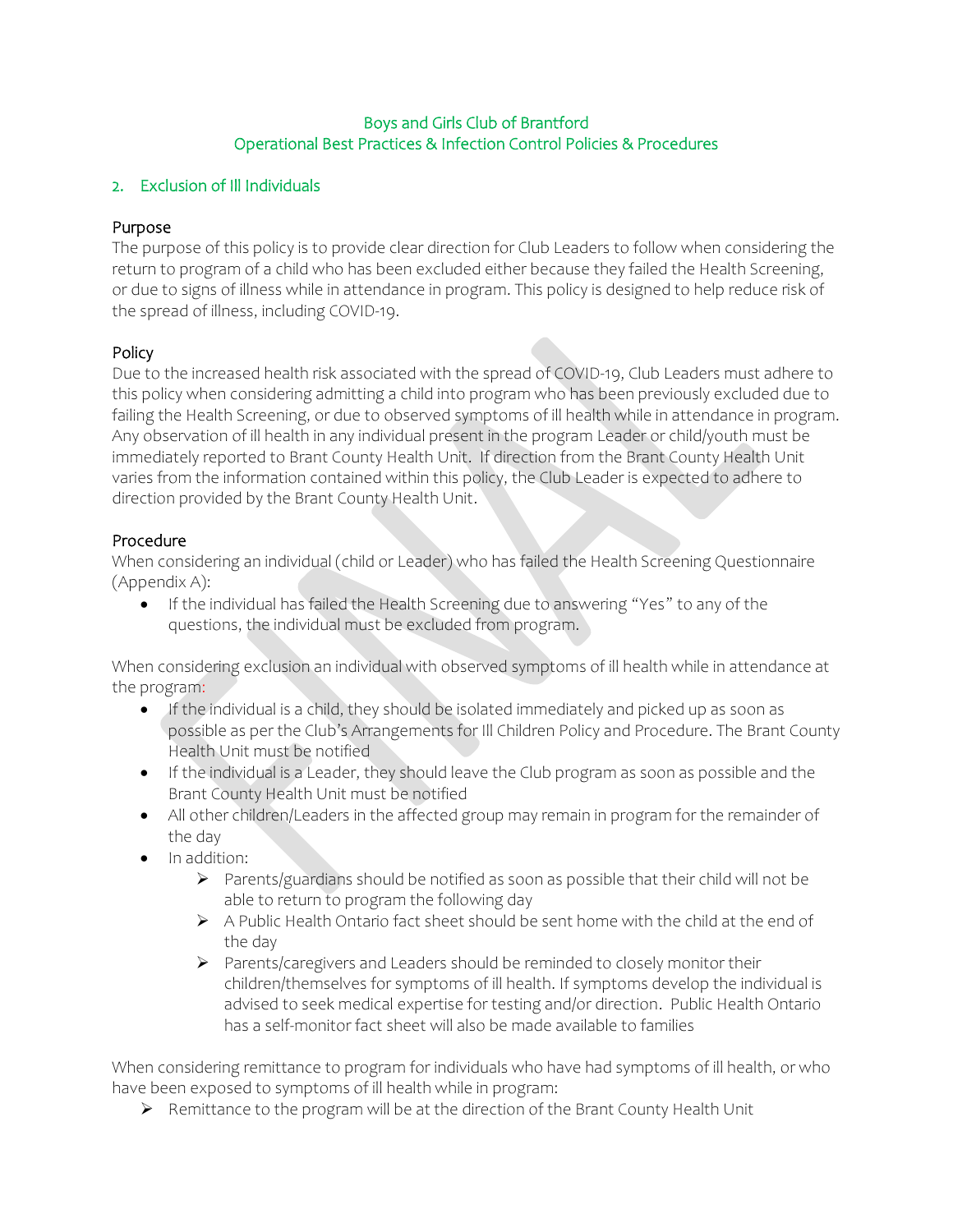- ➢ Once the Brant County Health Unit has approved their return, individuals who have been excluded from program as a result of this illness should be contacted and notified that they are welcome to return to program the next day.
- ➢ Children and leaders are to return to the same cohort

## Policy and Procedure Review

This policy and procedure must be reviewed and signed off by all employees prior to commencing work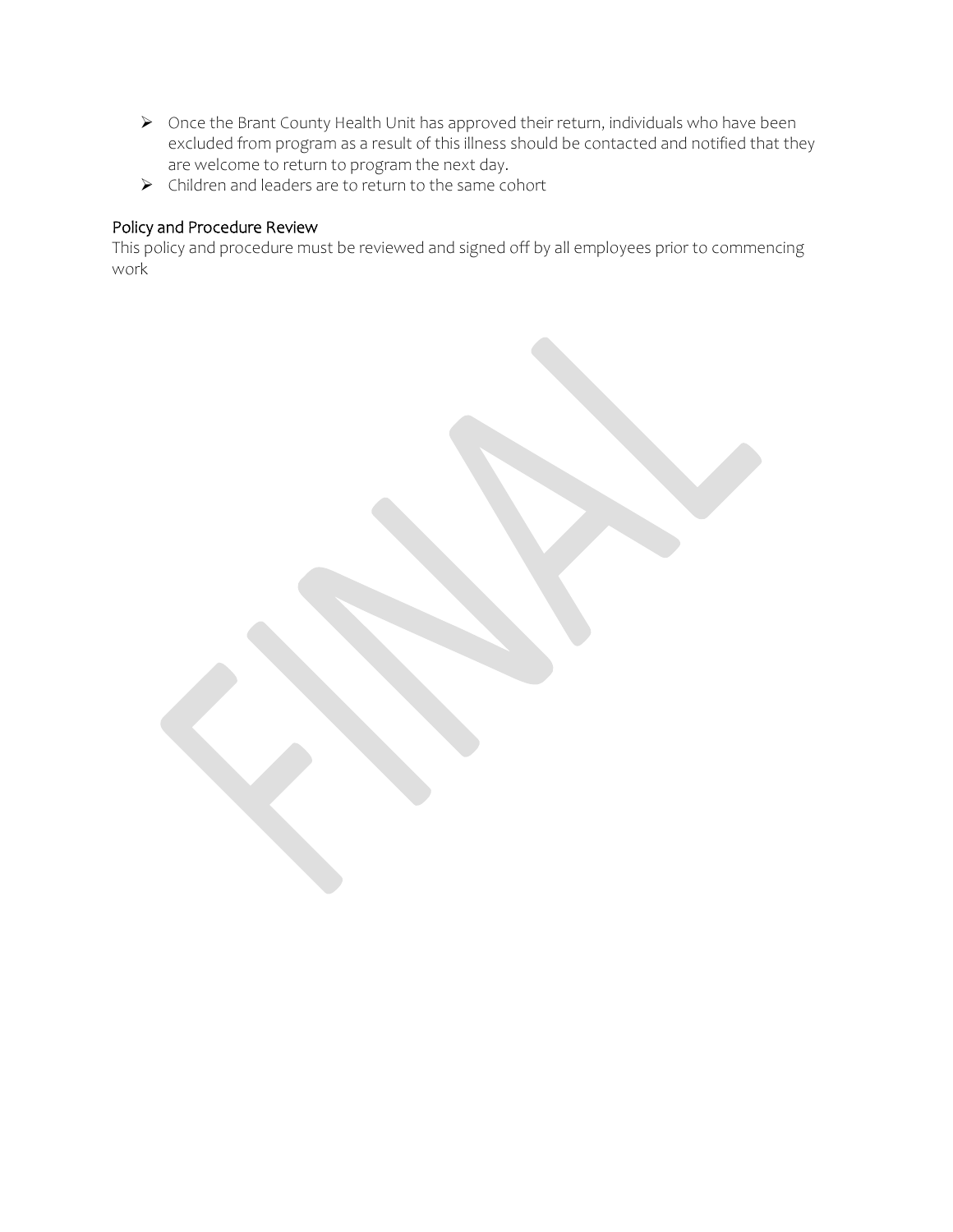## 3. Arrangements for Ill Children

## Purpose

The purpose of this policy is to ensure that Club Leaders are prepared to respond to any sign of illness in a manner that will help reduce risk of the illness spreading.

## Policy

In accordance with Ontario Regulations 137/15, s. 36(2) and Club best practices, Club Leaders must separate a child showing signs of illness from all other children.

## Procedure

Arrangements for Ill Children

- Any child showing symptoms of ill health must be immediately separated from other children and picked up by a parent/guardian as quickly as possible
- Children will be monitored for signs of ill health and these observations written into the daily log
- A child showing signs of illness will be isolated as follows:
	- ➢ BGC Kiddy Korner Computer Lab
	- ➢ BGC Edge Street Hub
	- ➢ BGCB Banbury Child Care Supervisor Office
- These locations need to allow for physical distancing of 2 metres between Leader and child
- The Club Leader caring for the ill child should wear PPE including disposable mask, protective eyewear and disposable gloves. The child should also wear a mask (provided the child will tolerate it). Please Note: masks are not to be used on children under 2 years of age due to suffocation risk
- Club Leader needs to be aware of and adhere to proper protocols for safely doffing PPE (Section 1)
- Club Leader is responsible for supervising the ill child until they are picked up
- Please note: Ratios must be maintained while isolating and supervising an ill child. This may mean that a Leader, who is not in ratio will need to be onsite and available to take on this duty at any point in time (e.g. Cook, Director of Programs & Services)
- Tissues should be provided to the child for proper respiratory etiquette, with proper disposal of the tissues and proper hand hygiene. Proper respiratory etiquette (using a tissue to cover a cough or sneeze) should be practiced
- Environmental cleaning and disinfection of the space the child was separated into should be conducted once the child has been picked up
- Any materials the ill child had been using in the program need to be removed until cleaned and disinfected.
- Director of Programs & Services to contact the Brant County Health Unit to notify them and seek input and direction

## Policy and Procedure Review

This policy and procedure must be reviewed and signed off by all employees prior to commencing work.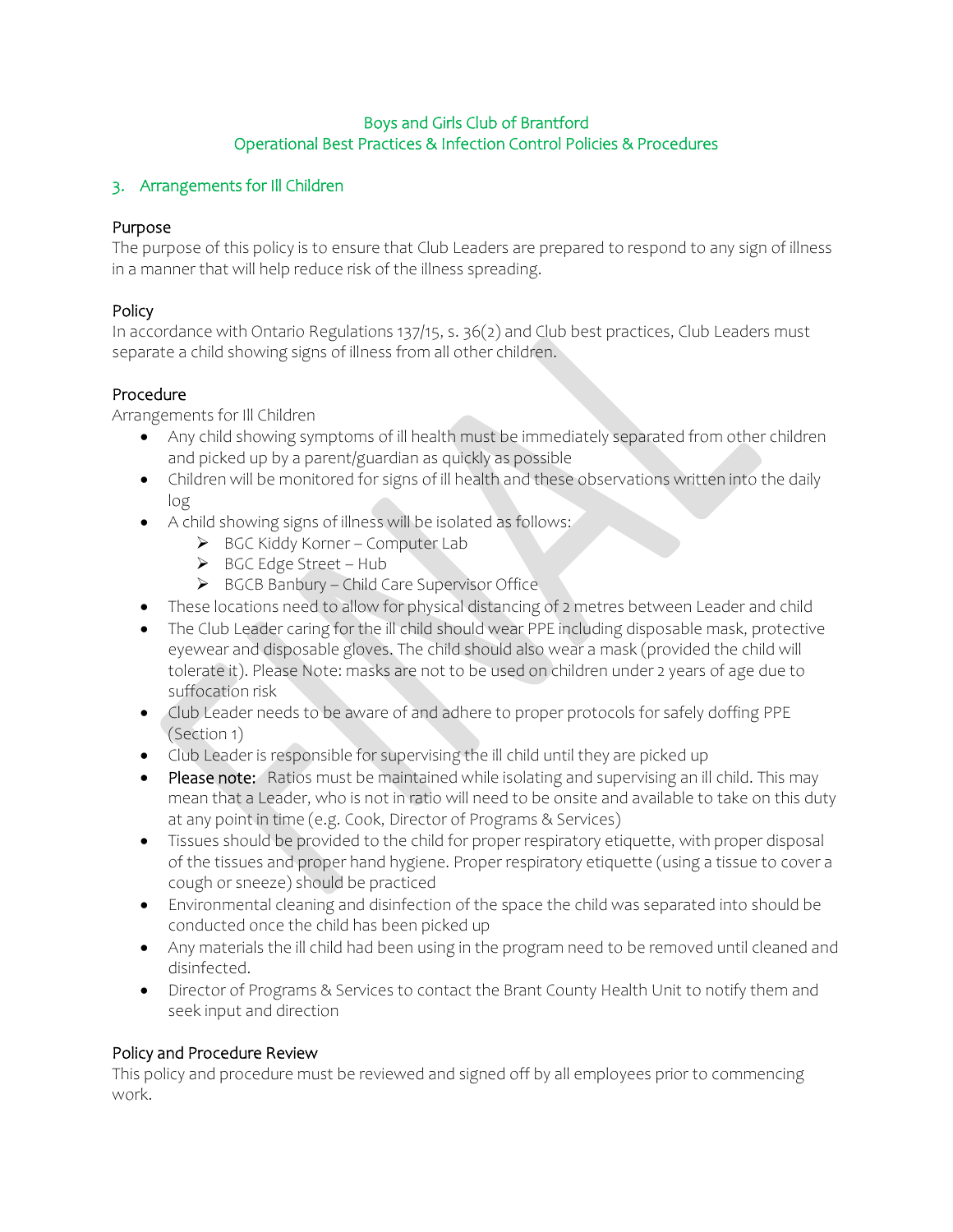## 4. Environmental Cleaning and Disinfecting

## Purpose

The purpose of this policy is to provide clear direction for environmental cleaning and disinfecting practices in Club program settings. This policy is designed to help reduce risk of the spread of illness, including COVID-19

## Policy

In accordance with Ontario Regulation 137/15, s. 33, Club best practices and in consideration of the increased health risk associated with the spread of COVID-19,

Club Leaders are required to strictly adhere to environmental cleaning and disinfecting procedures, as described in this document.

All Leaders of the Club are expected to know and understand these procedures, and carry out these procedures as per their job duties.

## Procedures

When carrying out any cleaning or disinfecting appropriate PPE must be worn in accordance with MSDS information for the particular product in use. MSDS sheets are located in a labeled binder within the designated location. Products selected for use in disinfecting must have a DIN. Hand hygiene must be completed before and after use of PPE, and upon completion of cleaning and disinfecting routines.

If using bleach for disinfecting, a solution of 1000ppm should be used with a contact time of 10 minutes. The measurements for 1000ppm bleach solution are 20 ml (4 teaspoons) household bleach + 1000 ml (4 cups) water. If using a pre-mixed disinfectant manufacturer instructions for use and contact time must be observed.

## Environmental Cleaning and Disinfecting Record Keeping

- Cleaning and disinfecting logs which correspond with this policy must be maintained. Logs corresponding with this policy are as follows:
	- ➢ Appendix B Environmental Cleaning and Disinfecting Log
	- ➢ Appendix C Washroom Environmental Cleaning and Disinfecting Log
	- ➢ Appendix D Cot and Bedding Environmental Cleaning and Disinfecting Log
	- ➢ Appendix E Outdoor Play Equipment Environmental Cleaning and Disinfecting Log;
- All tasks listed in these logs must be carried out with appropriate frequency as described in this policy and indicated in the logs;
- It is acceptable to add additional tasks to these logs, as needed for each particular setting;
- A separate log is required for each corresponding area of the specific program (e.g. preschool room, craft room, washroom etc.);
- All logs once completed must be submitted weekly to the Director of Programs & Services, who in turn will safely retain for a time period specified by the Ministry of Education. Once this time period has expired these logs will be destroyed in a confidential manner and/or as per directive from the Ministry of Education. The Ministry of Education and/or the City of Brantford may request and review these logs at any time.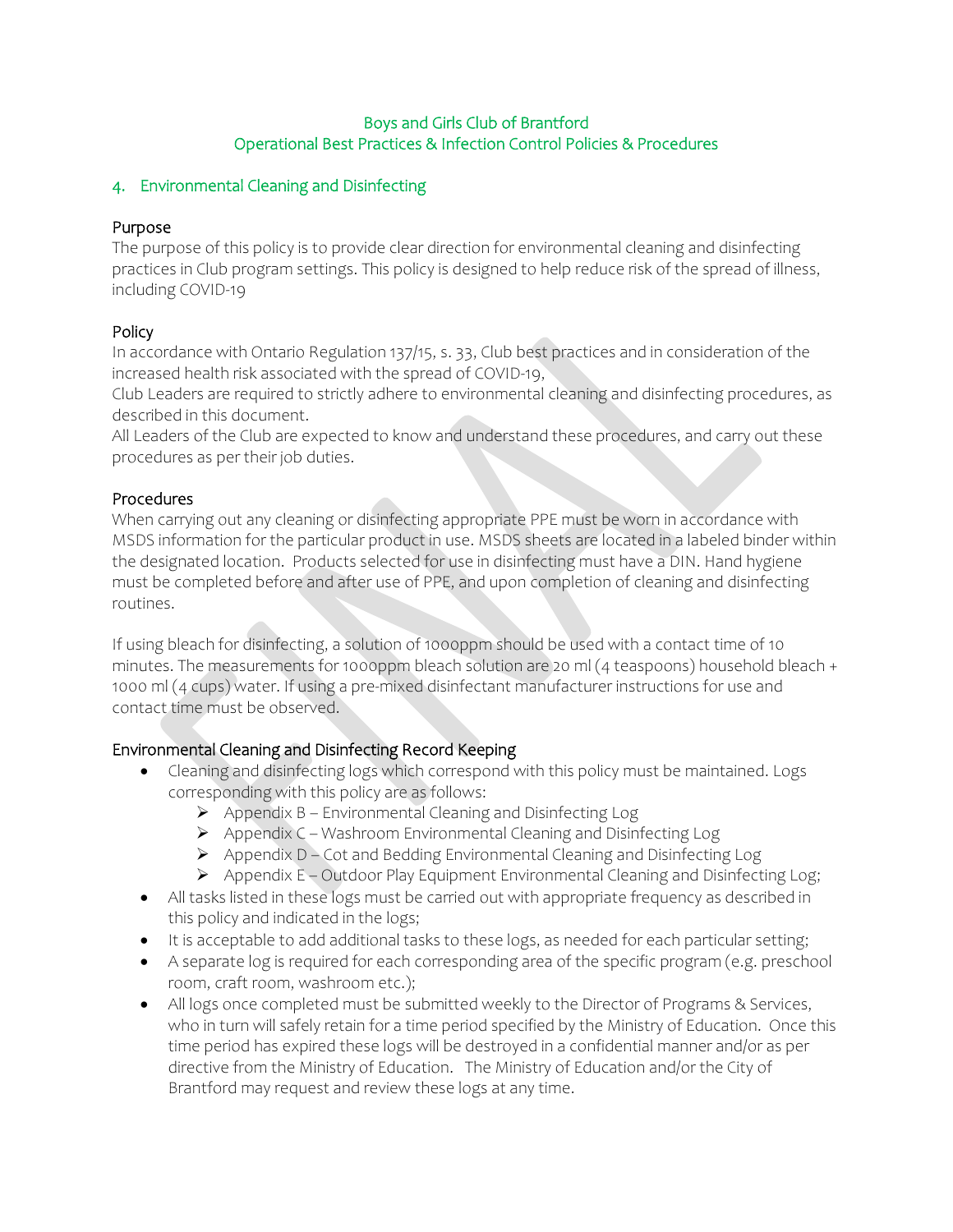## Environmental Cleaning and Disinfecting Routine Practices

## Upon Entry to Program Locations:

- Club Leaders are encouraged not to bring personal items into program spaces or unless the item will be needed throughout the day (e.g. a water bottle, keys etc.).
- The usage of children's cubbies will not be permitted for storage of children's personal items
- All hard surface personal items brought into a program space by any individual (Leader or child) must be cleaned and disinfected upon arrival.

## Common Areas:

- An Environmental Cleaning and Disinfecting Log (Appendix B) shall be kept for common building areas (e.g. entryways and hallways). This log is accessible to all Leaders and the location per site will be shared with Leaders
- Cleaning and disinfecting routines shall be carried out consistently in accordance with the Environmental Cleaning and Disinfecting Log
- All high touch areas, such as door knobs and light switches must be cleaned and disinfected at a minimum, twice daily and as often as necessary (e.g. when visibly dirty, or contaminated with body fluids);
- All low touch areas, such as walls and floors must be cleaned and disinfected at a minimum, once daily and as often as necessary (e.g. when visibly dirty, or contaminated with body fluids).

## Program Rooms:

- Each program room shall maintain its own Environmental Cleaning and Disinfecting Log (Appendix B). This log is accessible to all staff working in the room
- Cleaning and disinfecting routines shall be carried out consistently in accordance with the Environmental Cleaning and Disinfecting Log
- All fabric items, such as pillows, stuffed animals, puppets, and dress up clothes should be removed from the environment
- Ensure all toys and play materials & equipment in use are made of materials that can easily be cleaned and disinfected
- All high touch areas must be cleaned and disinfected at a minimum twice daily and as often as necessary (e.g. when visibly dirty, or contaminated with body fluids);
- High touch areas include but are not limited to:
	- ➢ shelves containing toys
		- ➢ frequently used toys
		- ➢ tables
		- ➢ chairs
		- ➢ light switches
		- ➢ door knobs
		- ➢ counter tops
		- ➢ sinks
- All low touch areas must be cleaned and disinfected minimum once daily and as often as necessary (e.g. when visibly dirty, or contaminated with body fluids);
- Low touch areas include but are not limited to:
	- ➢ Floors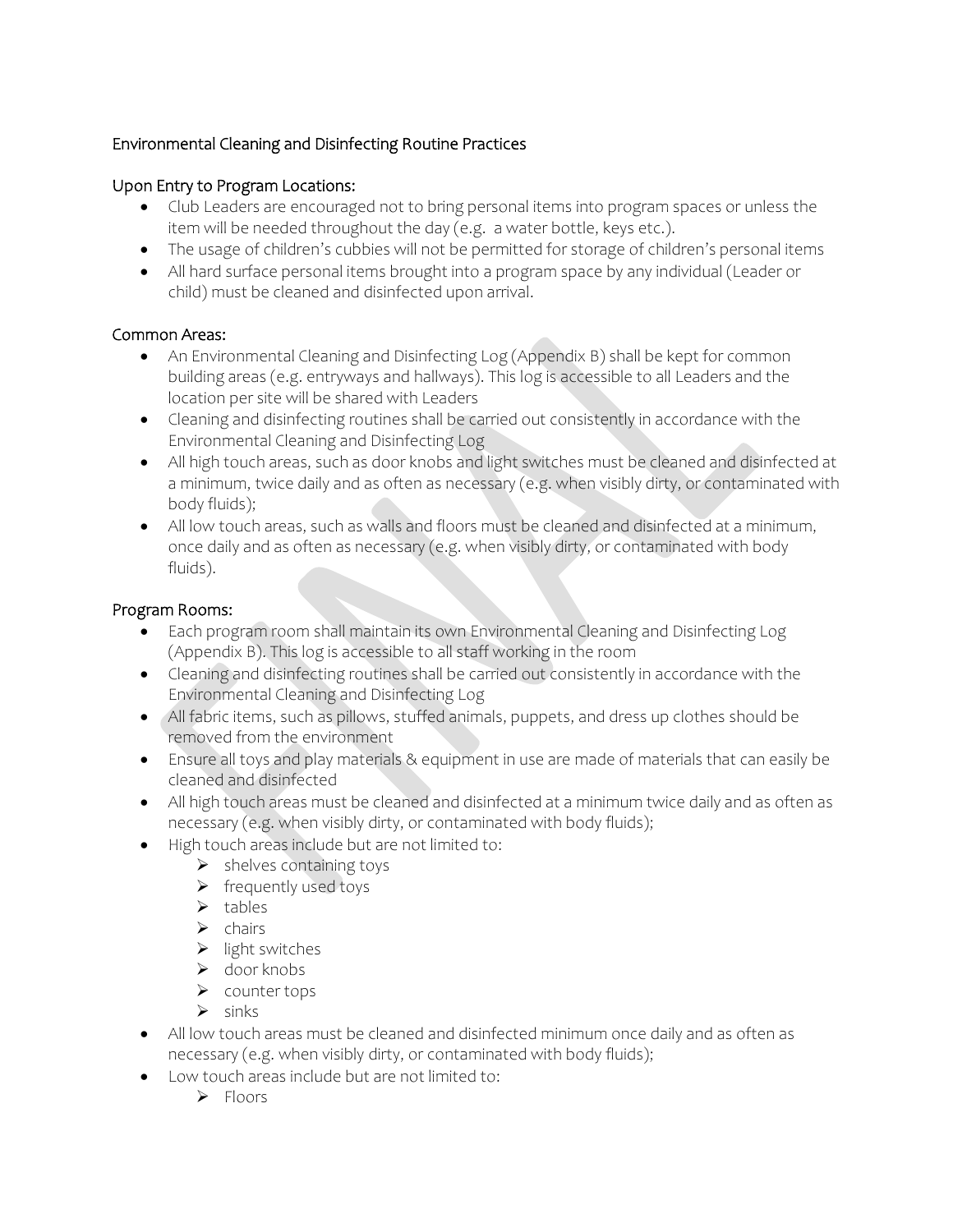- ➢ Walls in proximity to high touch areas
- ➢ Door surfaces
- ➢ Window ledges
- ➢ Any carpeting or upholstered furniture in the room must be vacuumed daily and maintained in a sanitary condition
- ➢ Tables, chairs and countertops used for food service/meal routines must be cleaned and disinfected immediately prior to use and again after food service has ended
- $\triangleright$  Trash cans should need to have a lid
- ➢ Trash is to be separated into two categories: 1) 'wet' (e.g. food), and 2) 'dry' (e.g. leftover construction paper) – all 'wet' trash is to remain in the original bag and removed from the facility at the end of the day – all 'dry' trash' is to be transferred into one larger designated container (accumulation of all program rooms) and removed from the facility at the end of the day – both trash containers are to be sprayed with disinfectant

## Washrooms:

- For each washroom within a Club service provision location a Washroom Environmental Cleaning and Disinfecting Log (Appendix C) shall be kept. This includes washrooms located within program rooms. This log is accessible to all staff
- Cleaning and disinfecting routines shall be carried out consistently in accordance with the Washroom Environmental Cleaning and Disinfecting Log
- All washroom surfaces are considered high touch surfaces and must be cleaned and disinfected at a minimum twice daily and as often as necessary (e.g. when visibly dirty, or contaminated with body fluids)
- Trash cans located in these spaces should have a lid
- A Public Health Hand washing poster must be posted in a conspicuous location near all sinks
- If there is a change table located in the washroom a Public Health Diapering Routine poster must be posted in a conspicuous location near the change table
- If a washroom is to be used by more than one group of children it is recommended that high touch areas in the washroom be cleaned and disinfected in between use by each group

# Cots and Bedding:

For those programs of the Club that provide sleep breaks for children:

- Each program room shall maintain its own Cot and Bedding Environmental Cleaning and Disinfecting Log (Appendix D). This log is accessible to all Leaders working in the room
- Cleaning and disinfecting routines shall be carried out consistently in accordance with the Cot and Bedding Environmental Cleaning and Disinfecting Log
- In accordance with Ontario Regulation 137/15 33.1(2.C.i) All children who sleep while in attendance at the childcare centre shall be assigned a cot or crib, as developmentally appropriate. All cots/cribs once assigned to a child are to be labeled with that child's name
- No items are to be placed or stored on top of cots (e.g. extra bedding, toys)
- Cots must be cleaned and disinfected after each use
- All bedding should be removed from the cot and laundered after each use

If a child requires a personal comfort item for sleep (e.g. stuffy, special blanket etc.) the item should, be left at the Club site. This item should be laundered after each use, along with bedding and blankets. Personal comfort items (e.g. stuffy, special blanket etc.) cannot be brought from home daily.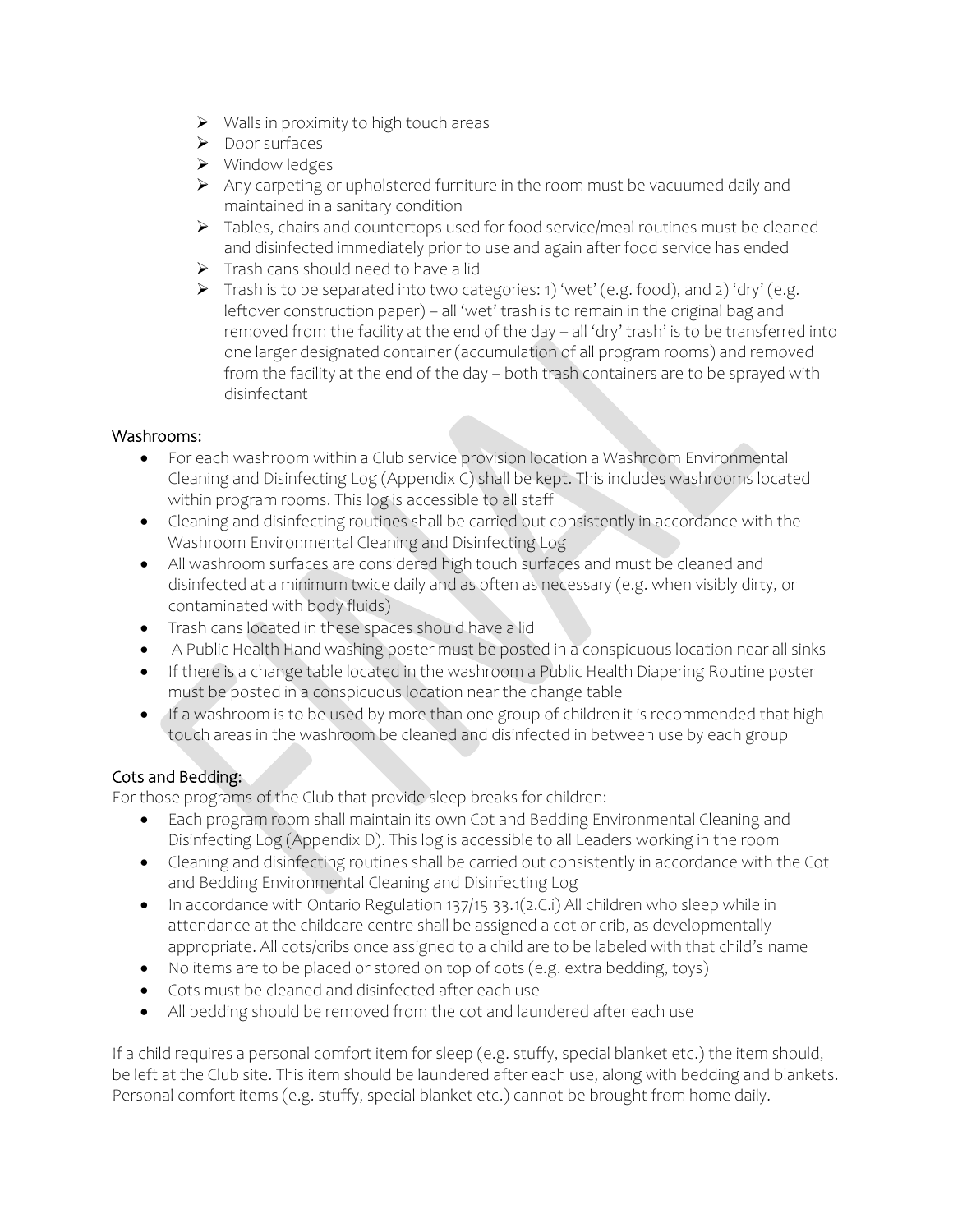## Children's Hygiene Items:

- For diapering creams and lotions, each container/tube must be labeled with the child's name and disinfected upon arrival at the centre, and regularly after use. Never put hands directly into lotion or cream containers, use a tissue or single-use glove to remove product from the container and apply product to child's skin. If more product is needed, a fresh tissue or single use glove must be used
- Cloth diaper use will not be accommodated until further notice
- Children's individual sunscreen containers must be labeled with the child's name and disinfected upon arrival at the centre, and regularly after use. When applying or helping children to apply sunscreen staff must use disposable gloves.

## Outdoor Play Equipment:

- Prior to taking a group of children onto the playground, the Leader responsible shall complete an Outdoor Play Equipment Environmental Cleaning and Disinfecting Log (Appendix E)
- This log must is accessible to all staff
- Cleaning and disinfecting routines shall be carried out consistently in accordance with the Outdoor Play Equipment Environmental Cleaning and Disinfecting Log
- It is preferred that climbers and other fixed play structures are not used until further notice
- It is preferred that each group of children has their own outdoor play equipment and toys, and that items are not shared between multiple groups of children. All items must be cleaned and disinfected prior to use. Items are also to be cleaned more frequently, as necessary (e.g. visibly dirty, or contaminated with body fluids)
- If outdoor play equipment and toys must be shared by multiple groups of children, all items must be cleaned and disinfected prior to use by each individual group. Items are also to be cleaned more frequently, as necessary (e.g. visibly dirty, or contaminated with body fluids).

#### Toys and Play Equipment:

• Please refer to the Toys and Play Equipment Cleaning and Disinfection Policy and Procedure.

#### Policy and Procedure Review

This policy and procedure must be reviewed and signed off by all employees prior to commencing work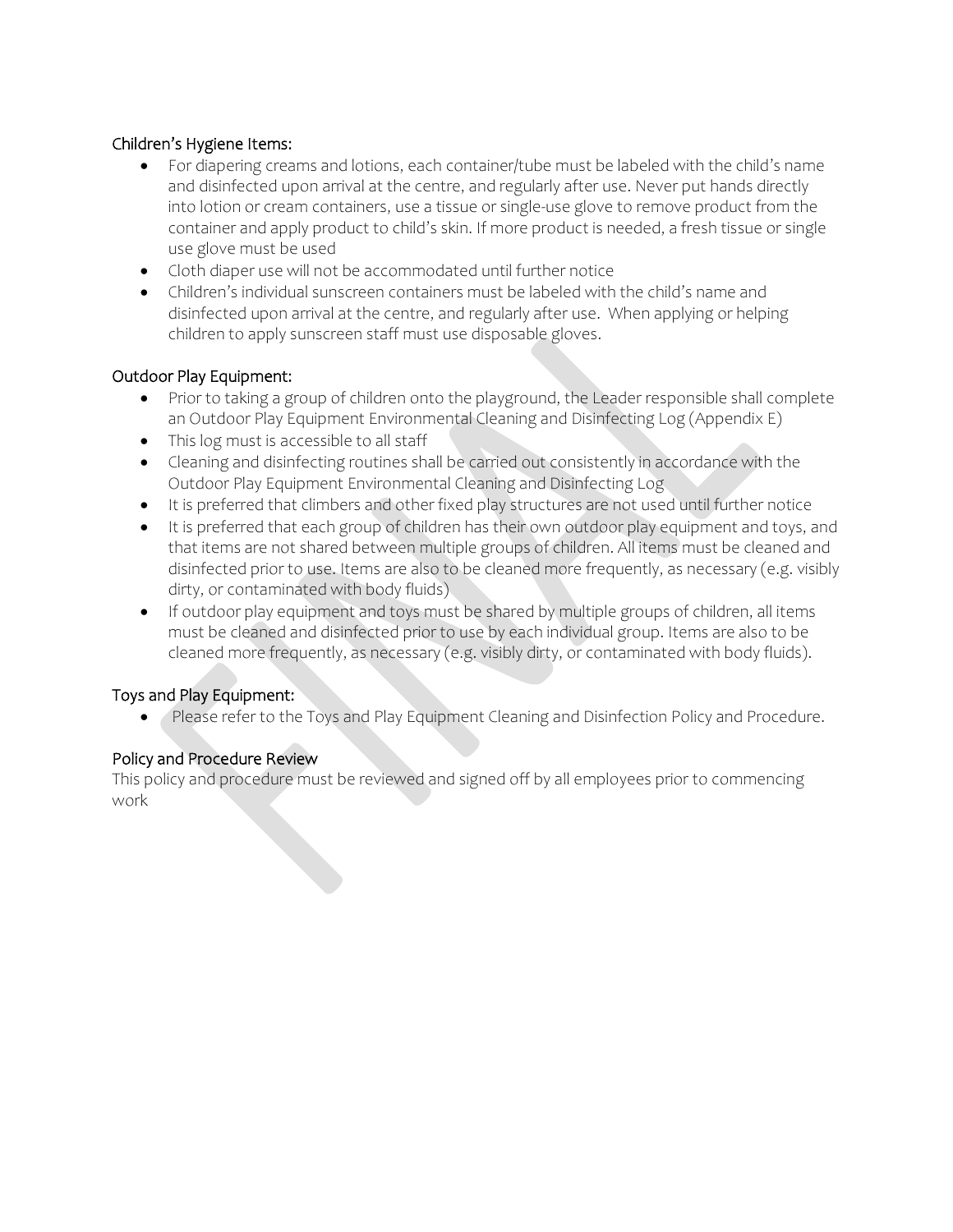## 5. Toys and Play Equipment Cleaning and Disinfection Practices

## Purpose

The purpose of this policy is to provide clear direction for Club Leaders to follow when cleaning and disinfecting toys, play materials and equipment. This policy is designed to help reduce risk of the spread of illness, including COVID-19.

## Policy

In accordance with Ontario Regulation 137/15, s. 33 and Club best practices, Club Leaders are required to follow policies and procedures with respect to sanitary practices. Due to the increased health risk associated with the spread of COVID-19, the Club Leaders are required to adopt this Toys and Play Equipment Cleaning and Disinfection Policy and procedure in addition to currently existing sanitary practice policies and procedures.

Routine toy and play equipment cleaning and disinfection is to be documented using the Toys and Play Equipment Cleaning and Disinfecting Log (Appendix E).

#### Procedure

When carrying out any cleaning or disinfecting appropriate PPE must be worn in accordance with MSDS information for the particular product in use. Products selected for use in disinfecting must have a DIN. Hand hygiene must be completed before and after use of PPE, and upon completion of cleaning and disinfecting routines.

- All toys and play equipment accessible to children must be cleaned and disinfected as per Environmental Cleaning & Disinfecting routine practices. .Cleaning and disinfection is required whether or not children were observed to have touched the materials
- Each program room will be assigned a tote, which will be labelled 'Disinfection Required'
- Any toys which are mouthed, or otherwise come into contact with bodily fluids must be immediately removed and placed in a designated container away from children's reach until the item can be appropriately cleaned and disinfected
- Toys and play equipment cleaning and disinfecting must be carried out using either the three sink method, or a dishwasher. Large items may be cleaned and then sprayed with disinfectant left for the appropriate contact time
- All toys and play equipment cleaning and disinfection routines are to be documented using the Toys and Play Equipment Cleaning and Disinfecting Log (Appendix E)
- Use of "wet" sensory materials (e.g. water, goop, slime, shaving cream etc.) is prohibited until further notice
- Use of "dry" sensory materials (e.g. shredded paper, soil, sand etc.) shall be limited to individual portions of materials offered to children. These materials are not to be shared between children. These materials are to be considered single use only, and shall be disposed of after use
- All fabric toys and play materials are to be removed from program spaces and shall not be used until further notice
- Only play materials and equipment that are easily cleaned may be used. Any play materials that cannot be disinfected should cannot be used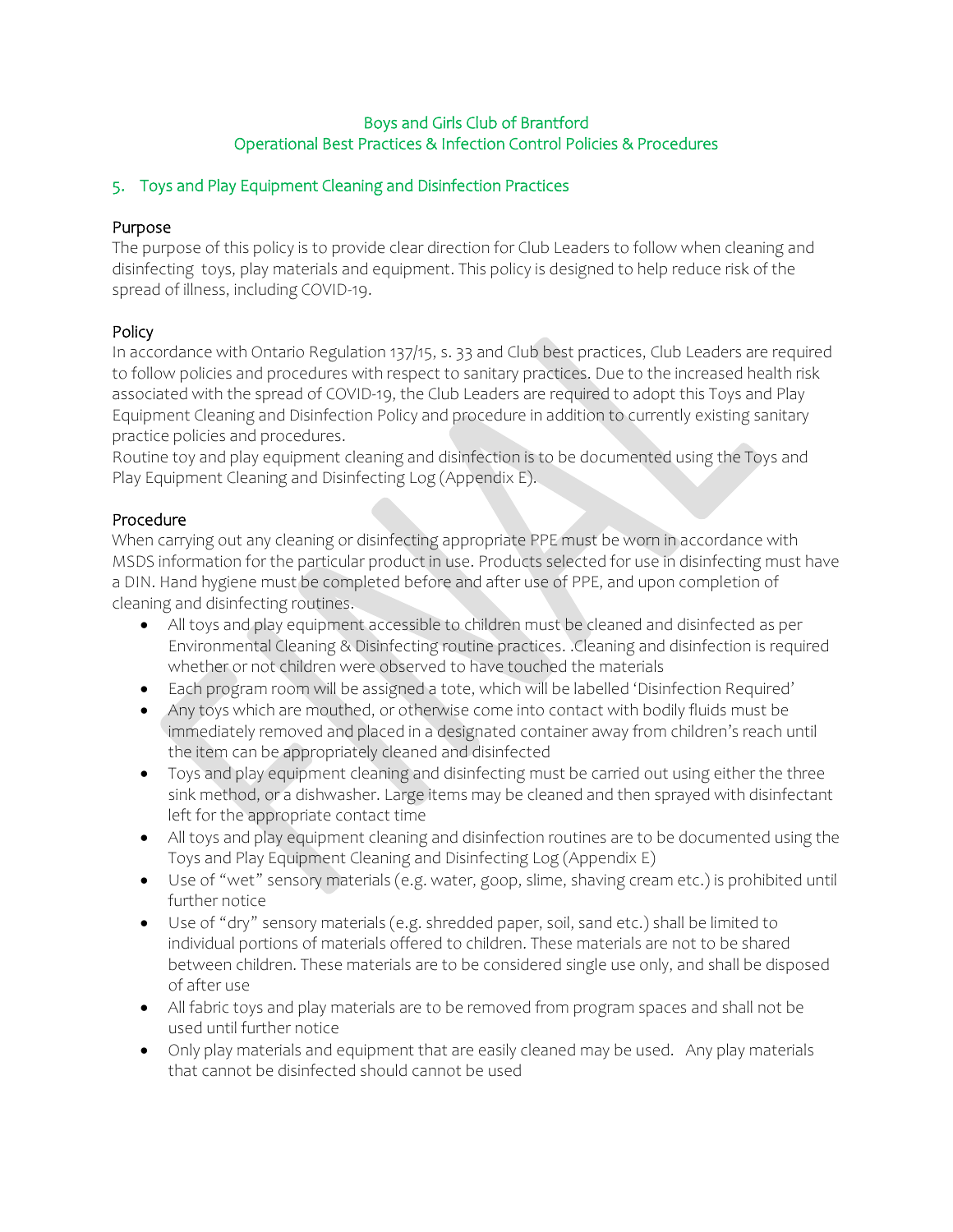#### Policy and Procedure Review

This policy and procedure must be reviewed and signed off by all employees prior to commencing work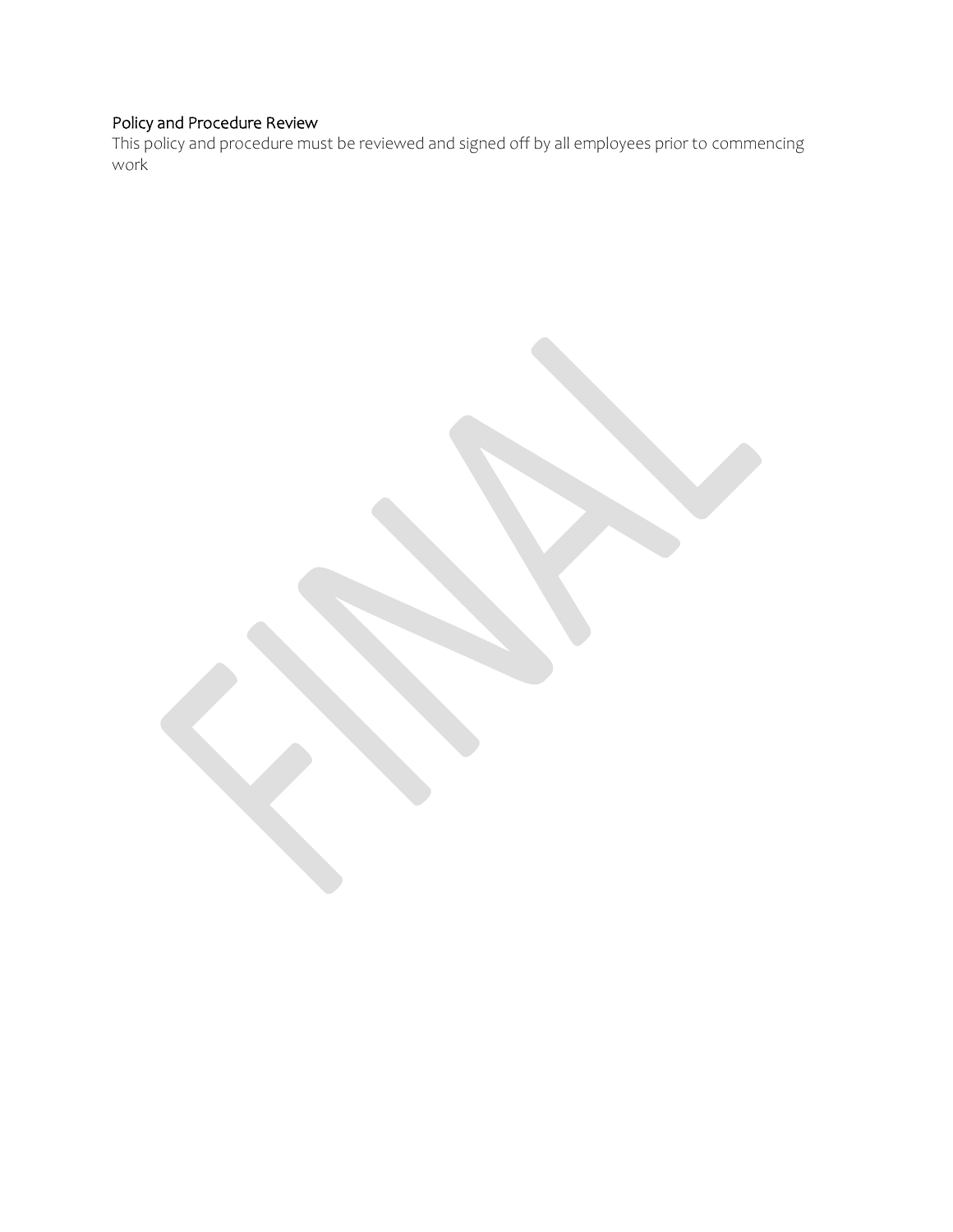## 6. Daily Routines

## Purpose

The purpose of this policy is to provide clear direction for Club Leaders to follow when planning and implementing daily routines programs. This policy is designed to help reduce risk of the spread of illness, including COVID-19.

## Policy

The Boys and Girls Club of Brantford is diligent in implementing infection control practices into their daily program routines. Given the increased risk of infection due to COVID-19 Club Leaders must modify routine practices to include the following procedures.

## Procedure

*Maximum Cohort Size and Ratio*

- A cohort is defined as a group of children and the leader assigned to them, who stay together throughout the duration of the program for a minimum of 7 days
- Maximum cohort size for each room will consist of no more that 10 individuals ("a cohort"), space permitting. This includes both leader and children
- Maximum capacity rules do not apply to Special Needs Resource staff on site (e.g. if they are not counted towards leader to child ratios they are not included in the maximum capacity rules)
- For any room currently licensed for a maximum group size of less than 10 children due to square footage, the Club can only have the number of children listed on the license and ensure the cohort does not exceed 10 (including leader)
- Each cohort must stay together throughout the day and are not permitted to mix with other cohorts
- The Club is required to maintain ratios set out under the CCEYA
- Mixed age grouping is permitted as set out under the CCEYA where a director approval has been granted
- Reduced ratios are permitted as set out under the CCEYA provided that cohorts are not mixed with other cohorts

| Classroom                                                 | Child:Teacher Ratio              |  |  |  |  |
|-----------------------------------------------------------|----------------------------------|--|--|--|--|
| Toddler Program                                           | 10:2                             |  |  |  |  |
| Preschool Program                                         | 16:2                             |  |  |  |  |
| Kindergarten Program                                      | 20:2 (max 13 children per staff) |  |  |  |  |
| Current Capacity Under COVID-19 Guidelines (Kiddy Korner) |                                  |  |  |  |  |
| Classroom                                                 | Child: Teacher Ratio             |  |  |  |  |
| Toddler Program                                           | 5:1                              |  |  |  |  |
| Preschool Program                                         | 8:1                              |  |  |  |  |
| Kindergarten Program                                      | Q:1                              |  |  |  |  |

#### Licensed Capacity (Kiddy Korner)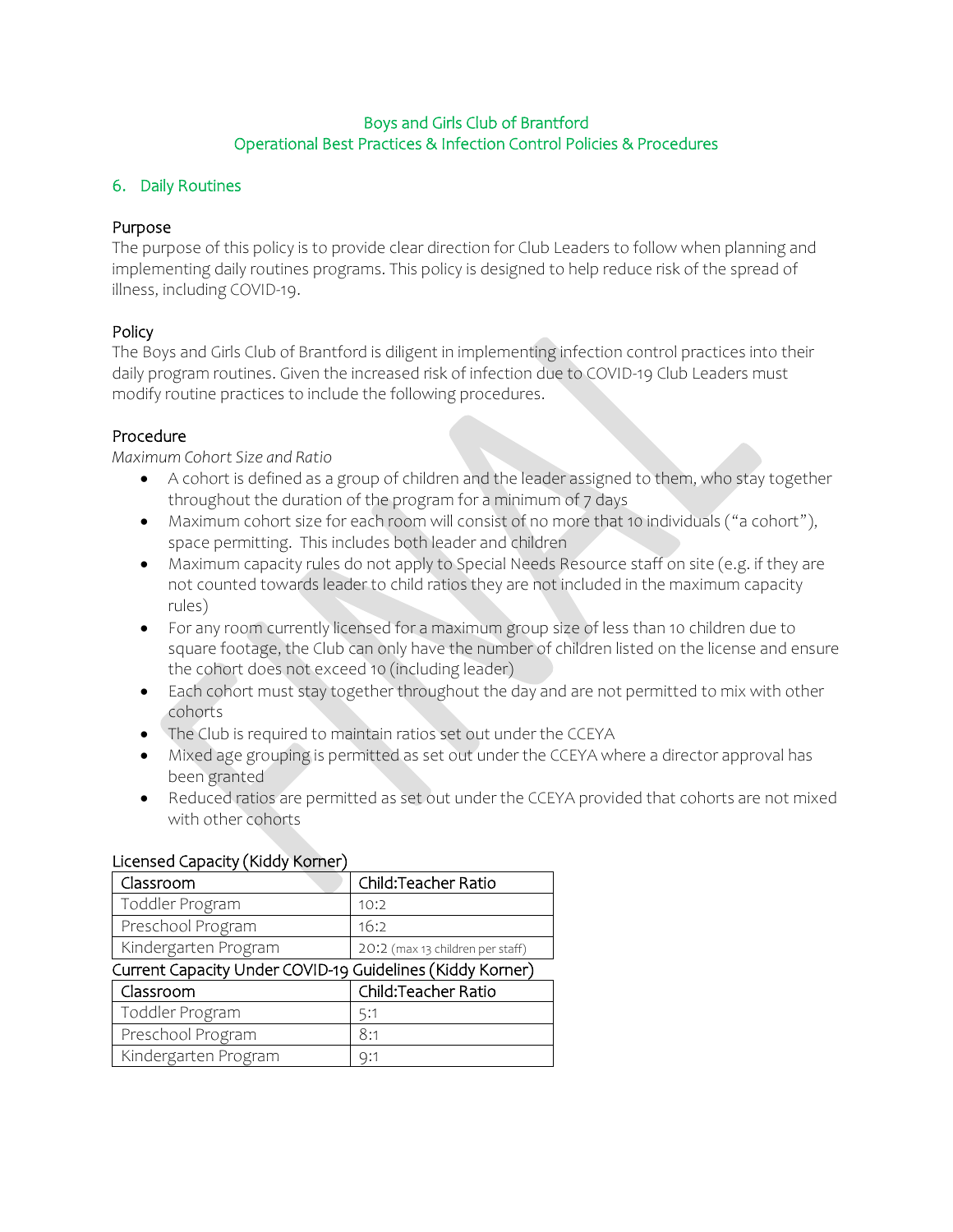*Snack & Mealtimes* 

- Refrain from allowing children to self-serve food (often called "family style meals") in programs where the Club is responsible for food provision. All food should be served by Leaders only, and all serving dishes kept covered and out of children's reach when food is not actively being served
- Practice extra vigilance when ensuring that children do not share food or eating utensils
- Arrange seating to maximize physical distance between children, while still ensuring that all children can appropriately be supervised. (e.g. children seated at several different tables within clear sight of Leaders, rather than seated all together at one table)
- Refrain from allowing children to help set the table
- Refrain from allowing children to help clear each other's plates and other dishes. A child may clear their own dishes, or Leader may do so

## *Daily Schedules*

- As much as possible, each group of children should be cared for by one Club Leader, who is assigned to the group. Leader rotation should be limited to required breaks and shift changes
- Contact between individual groups of children cannot occur
- Only one group of children should be on a playground/designated outdoor area at any given time
- Use of indoor common spaces such as gyms or resource rooms should be eliminated unless the area has been thoroughly cleaned and disinfected between each group
- Transition schedules are to be developed in order to minimize and/or eliminate contact between groups. (E.g. two groups meeting in the hallway as one group is going outside and the other is coming in)

*Program Room Set Up* 

• When setting up play materials and supplies, set up needs to encourage children to spread out as much as possible

## *Rest/Sleep Routines*

- When setting up cots for sleep, cots should be placed with consideration to maximize physical distancing between children. Also, consider encouraging children to lay on their cots in such a way as to alternate head to toe.
- Cots are to be labelled with a specific child's name and only used by that child

## *Caring for Younger Children*

• When holding/carrying a child, a blanket or cloth should be placed between the educator and the child, in order to cover the educator's clothing. These blankets/cloths should be changed between children and laundered at least daily

#### *Leader Breaks*

- Leader breaks will be staggered to avoid multiple staff congregating in one room
- If more than one Leader is together during a break period, physical distancing is to be practiced
- Leaders are expected to clean and disinfect surfaces (e.g. tables, chairs). All food, garbage and food containers are to be removed daily, including office spaces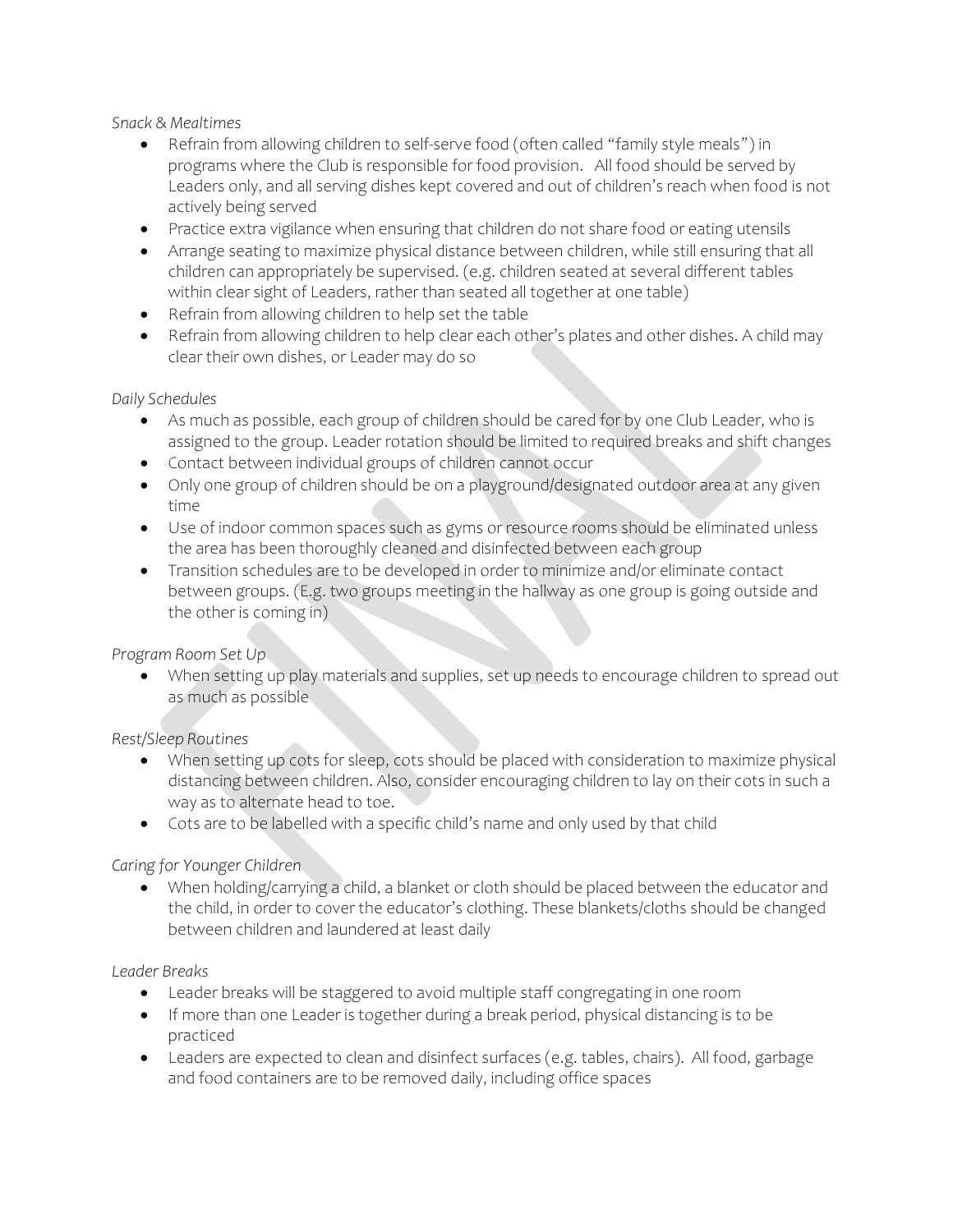• Leaders are expected to perform hand hygiene before/upon entering a 'break locations' and before/after eating.

## *Offices*

- Office spaces will house ONLY one Club Leader
- Office spaces can be shared if Club Leaders are job sharing and scheduled shifts do not overlap
- Physically visiting an office is discouraged in an attempt to lower physical contact, reduce passing in hallways, etc.
- Club Leaders are to conduct conversations utilizing phone systems when required to communicate with other Club Leaders as much as possible
- Office spaces are not to be entered by other Club Leaders and discussions are to occur with Club Leaders standing in doorways and practicing physical distancing
- Leaders are expected to clean and disinfect surfaces (e.g. tables, chairs, keyboards, etc.) at the end of each working day. All food, garbage and food containers are to be removed daily from office spaces
- Leaders are expected to perform hand hygiene before/upon entering offices and upon exiting offices

*Transportation*

• Until further notice any transportation previously provided by the Club (e.g. excursions) is postponed

*Contactless Fee Payment*

- Cash payments will be discouraged
- Daycare centres are to utilize locked mailboxes to received payment (e.g. cheques)
- Edge Street location has Square terminal available for Debit & VISA payments
- Until further notice items at the snack bar will not be for sale

## Policy and Procedure Review

This policy and procedure must be reviewed and signed off by all employees prior to commencing work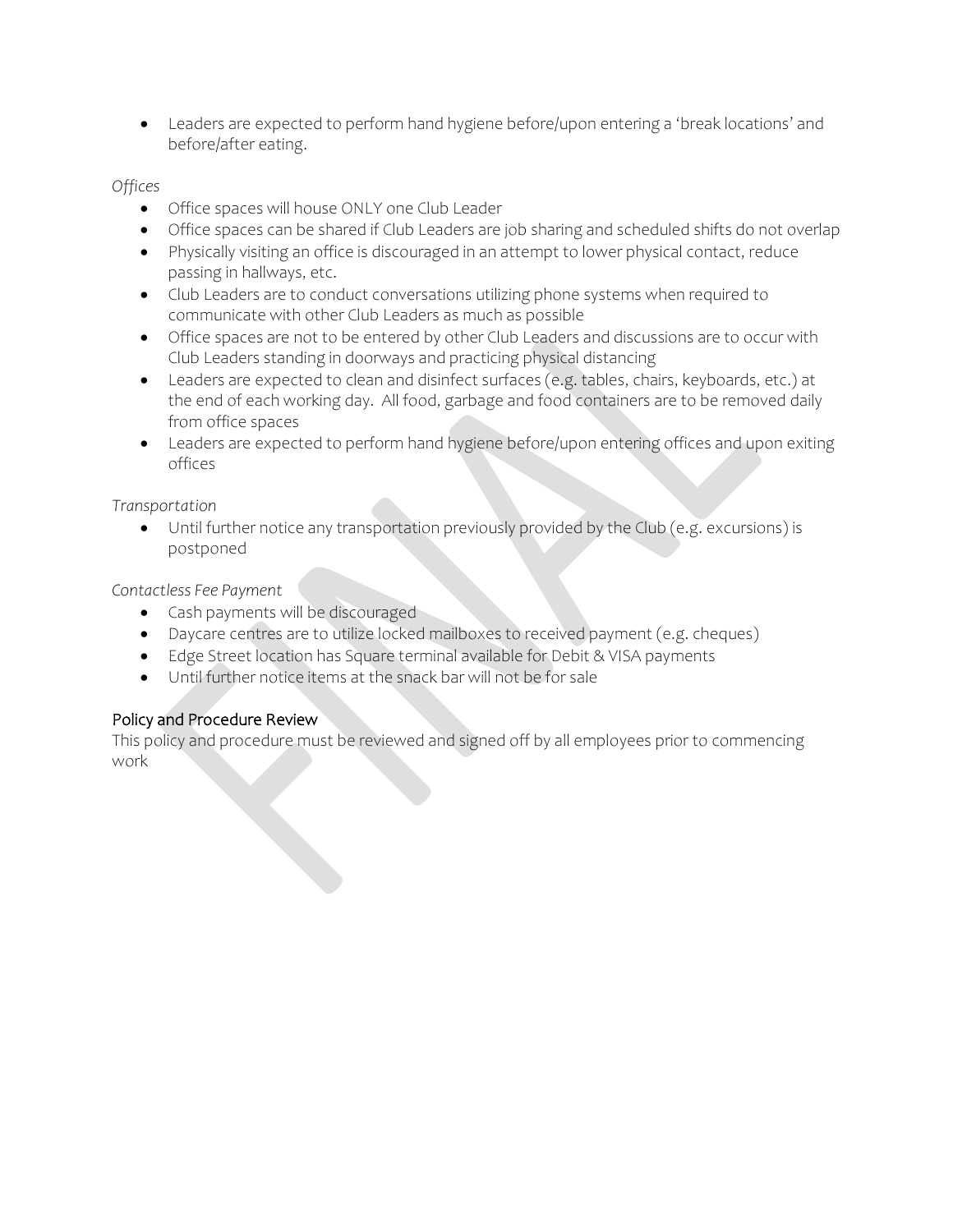## 7. Hand Hygiene Best Practices

#### Purpose

The purpose of this policy is to ensure that all Club Leaders are aware of, and adhere to hand hygiene best practices. This policy is designed to help reduce risk of the spread of illness, including COVID-19.

## Policy

All Club Leaders are aware of, understand, and adhere to hand hygiene best practices. This is of extreme importance as proper hand hygiene is crucial in reducing the spread of illness, including the potential of COVID-19.

Program Supervisors and Management personnel shall routinely monitor Leaders and provide feedback as needed in order to ensure that the hand hygiene practices described within this policy are strictly adhered to.

Hand Hygiene is defined as hand washing, or hand sanitizing carried out as per the procedures described in this policy.

#### Procedure

- Public Health Hand washing posters must be posted in a visible location near all sinks
- Public Health Hand Sanitizing posters must be posted in a visible location near where hand sanitizer is kept for use
- Public Health Diapering Routine posters must be posted in a visible location near all diaper change tables (where applicable)

*Hand Hygiene shall be carried out routinely as described below*:

- All Club Leaders must practice hand hygiene upon entry to the program spaces (or immediately upon entering a space), prior to engaging in play or any other activities
- Hand hygiene must be practiced when hands are visibly dirty
- Hand hygiene must be practiced after:
	- ➢ Sneezing, coughing, or blowing your nose
	- ➢ Using the washroom
	- ➢ Handling garbage
	- ➢ Handling raw foods
	- ➢ Outdoor play
	- ➢ Toileting/diapering routine
	- ➢ Handling soiled laundry or dishes
	- $\triangleright$  Handling soiled toys or other items
	- $\triangleright$  Coming into contact with bodily fluids
	- ➢ Coming into contact with any soiled/mouthed items
	- ➢ Gardening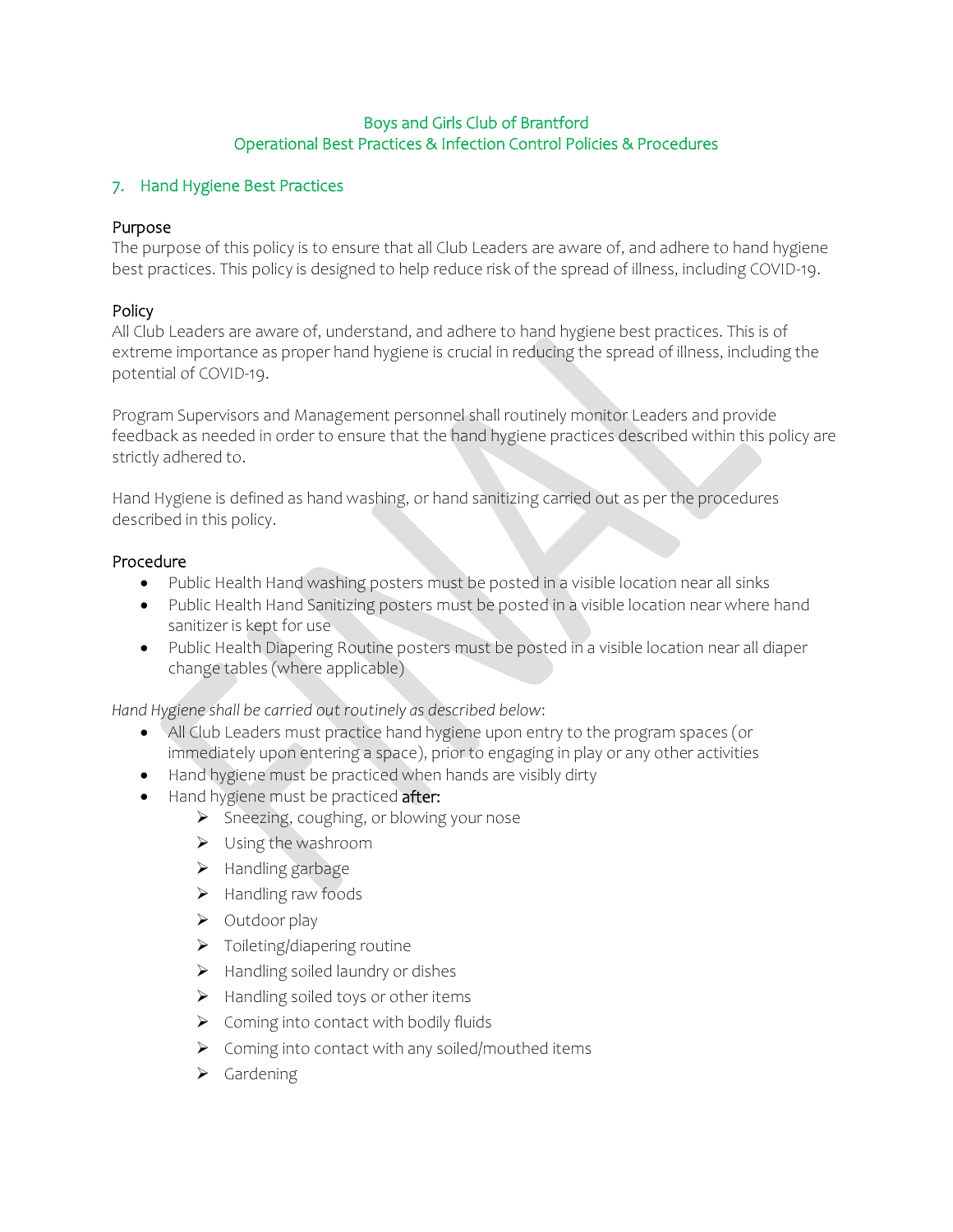- Hands hygiene should be practiced before and after:
	- ➢ Preparing, handling, serving and eating food
	- ➢ Handling animals
	- ➢ Touching a cut or open sore
	- ➢ Changing diapers
	- ➢ Glove use
	- ➢ Giving medication.
- Hand washing shall be carried out in accordance with the following steps:
	- ➢ Wet hands
	- ➢ Apply soap
	- ➢ Lather for at least 20 seconds. Rub between fingers, back of hands, fingertips, under nails
	- ➢ Rinse well under running water
	- $\triangleright$  Dry hands well with paper towel
	- ➢ Turn taps off with paper towel.
- Hand Sanitizer shall be used in accordance with the following steps:
	- ➢ Apply hand sanitizer (minimum 60% alcohol-based)
	- ➢ Rub hands together for at least 20 seconds
	- ➢ Work sanitizer between fingers, back of hands, fingertips, and under nails
	- $\triangleright$  Rub hands until dry

NOTE: If hands are visibly dirty, hand sanitizer will not clean sufficiently. If hands are visibly dirty they must be washed with soap and water.

#### Policy and Procedure Review

This policy and procedure must be reviewed and signed off by all employees prior to commencing work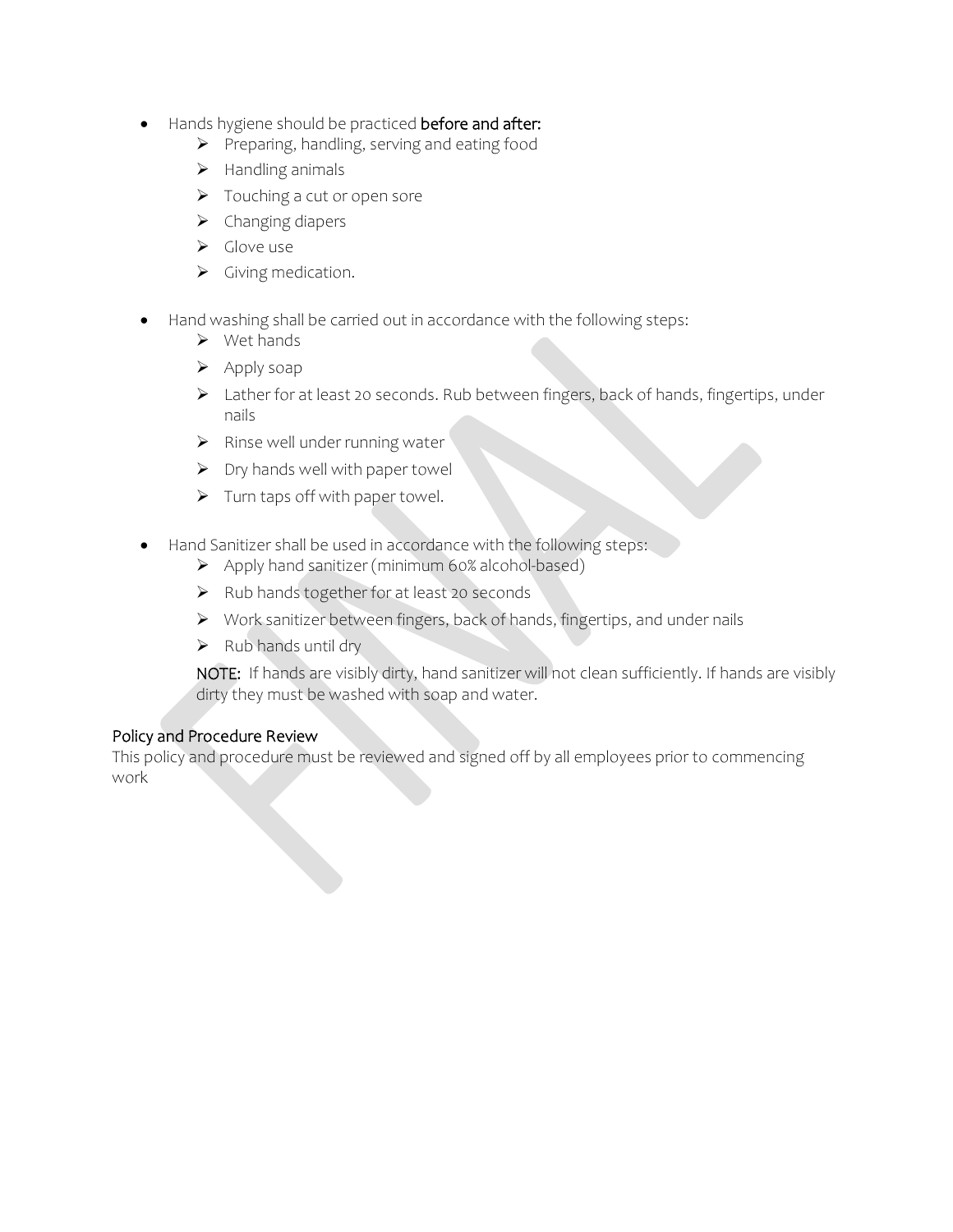## 8. Use of Personal Protective Equipment

## Purpose

The purpose of this policy is to ensure that all Club Leaders are aware of the appropriate use of Personal Protective Equipment (PPE), to ensure Club Leader safety and to help reduce risk of the spread of illness, including COVID-19.

## Policy

The Boys and Girls Club of Brantford is required to provide Club Leaders with all PPE required to safely carry out their required job duties. This includes but is not limited to, routine cleaning, mixing of disinfectant solutions, changing diapers, and assessing potentially ill children.

All Club Leaders shall receive training on proper and safe use of PPE.

## Procedure

- Disposable gloves shall be available in sizes appropriate for Club Leaders who will be using them
- Eye protection shall be available for Club Leader use
- Disposable masks shall be available for Club Leader use
- Glove use is required when carrying out any of the following:
	- ➢ Performing first aid
	- ➢ Caring for a child who shows symptoms of illness
	- ➢ Changing a child's diaper or assisting a child with toileting
	- ➢ Mixing disinfectants (use PPE as required in accordance with MSDS)
	- ➢ Routine cleaning and disinfecting activities
	- ➢ Cleaning bodily fluids
	- ➢ Cleaning and disinfecting PPE
	- ➢ Handling toys, bedding or other items which may have come into contact with bodily fluids
- Eye protection is required when mixing disinfectants (use PPE as required in accordance with MSDS)
- Mask and eye protection are required when taking a child's temperature during health screening
- Mask, eye protection and glove use is required when caring for a child who shows symptoms of illness
- Personal Protective Equipment is expected to be worn in accordance with this policy

## Policy and Procedure Review

This policy and procedure must be reviewed and signed off by all employees prior to commencing work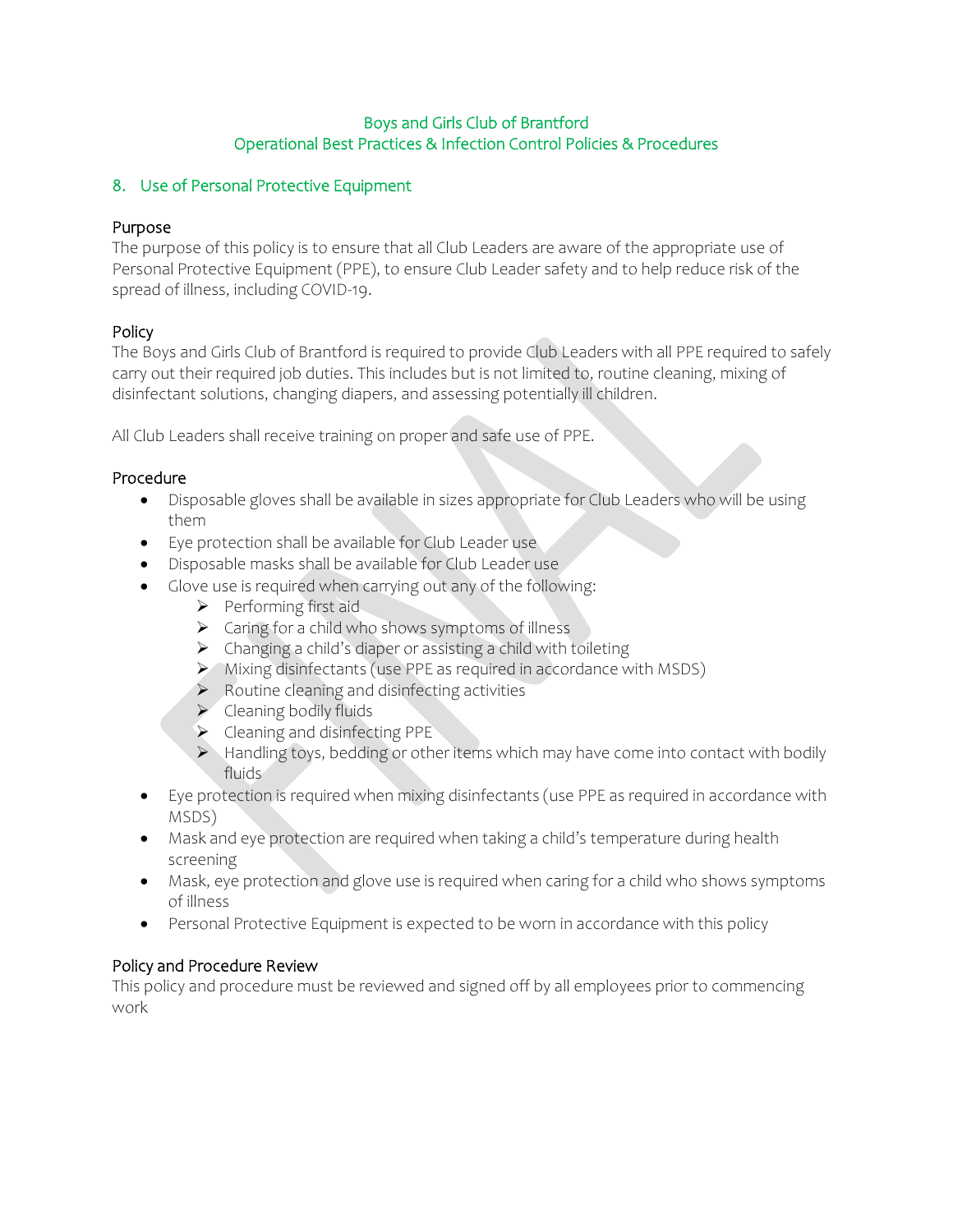## Boys and Girls Club of Brantford Infection Control Policies & Procedures

# 9. Occupational Health & Safety

Employers have a legal duty under the Occupational Health & Safety Act (OHSA) to protect the health and safety of their workers, including from the transmission of infectious disease in the workplace.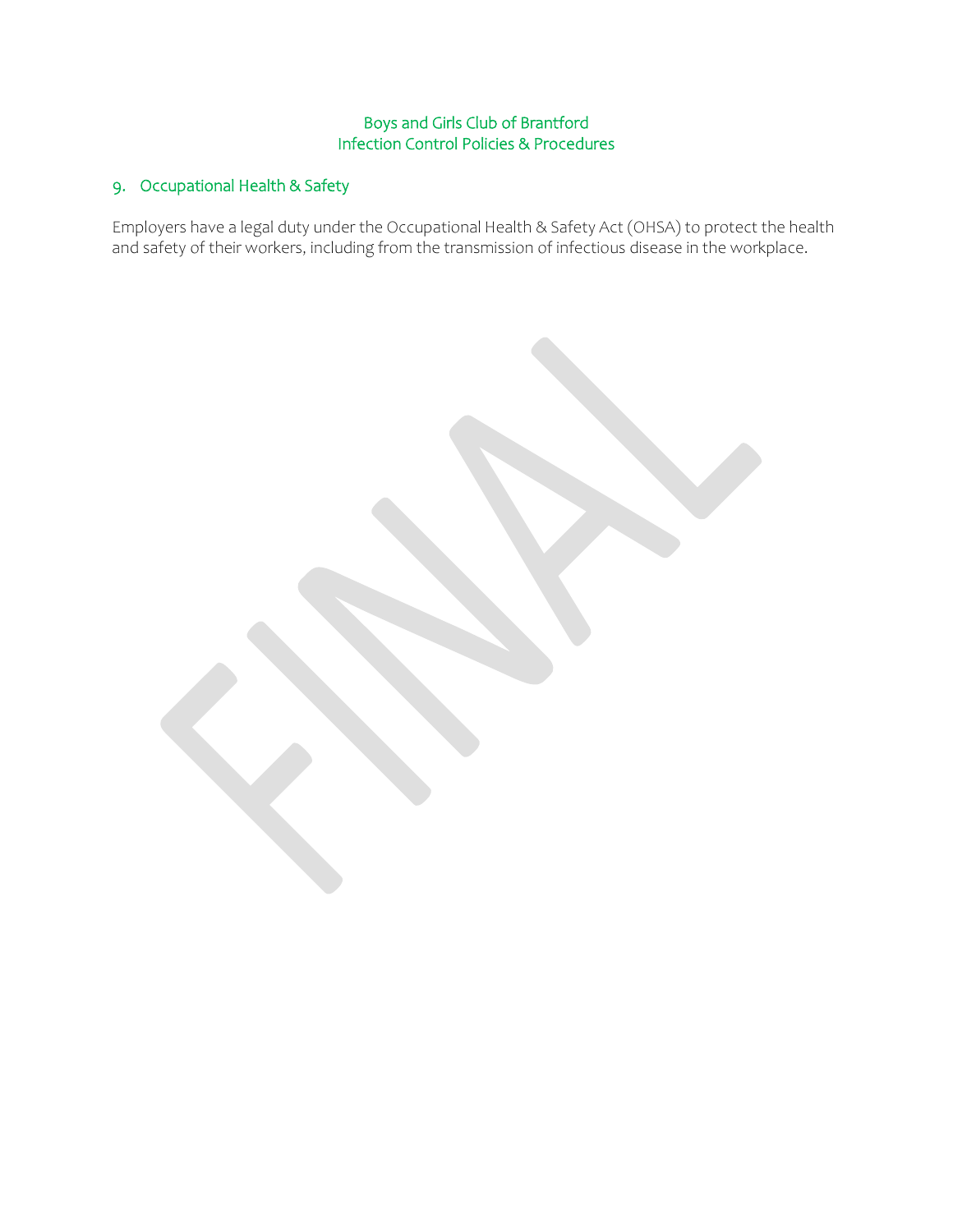# Boys and Girls Club of Brantford Infection Control Policies & Procedures APPENDIX A - Health Screening Questionnaire

Date:\_\_\_\_\_\_\_\_\_\_\_\_\_\_\_\_\_\_ Program:\_\_\_\_\_\_\_\_\_\_\_\_\_\_\_ Location: \_\_\_\_\_\_\_\_\_\_\_\_\_\_\_\_\_\_\_

| First and Last<br>Name | Do you, your child, or any member of your household have any of the following symptoms:<br>Cough, sore<br>Changes in<br>Hoarse<br>Runny nose, |                          |                                                                                                                                                                                                                                                                                         |                  | Have you, your<br>child, or any<br>member of your                             | Have you, your child, or<br>any member of your<br>household had close                                                                                                  | Have you, your child or any<br>member of your household<br>had close contact without                                                          | Has the individual<br>taken Tylenol,<br>Tempra, Advil or any                                 | Has the individual<br>taken Tylenol,<br>Tempra, or Advil for                       | Temperature<br>(must be 37.7<br>or below) | Admitted to<br>Program |                  |              |                             |
|------------------------|-----------------------------------------------------------------------------------------------------------------------------------------------|--------------------------|-----------------------------------------------------------------------------------------------------------------------------------------------------------------------------------------------------------------------------------------------------------------------------------------|------------------|-------------------------------------------------------------------------------|------------------------------------------------------------------------------------------------------------------------------------------------------------------------|-----------------------------------------------------------------------------------------------------------------------------------------------|----------------------------------------------------------------------------------------------|------------------------------------------------------------------------------------|-------------------------------------------|------------------------|------------------|--------------|-----------------------------|
|                        | Fever                                                                                                                                         | Difficulty<br>Breathing  | voice?<br>throat or<br>sense of taste<br>sneezing or nasal<br>diarrhea or<br>difficulty<br>or smell?<br>abdominal pain?<br>congestion?<br>swallowing?<br>$\Box$ YES<br>TYES<br>$\Box$ YES<br>$\Box$ YES<br>□ YES<br>$\Box$ NO<br>$\Box$ NO<br>$\Box$ NO<br>$\Box$ NO<br>$\hfill\Box$ NO | Nausea/vomiting, | household<br>travelled<br>outside of<br>Canada within<br>the last 14<br>days? | contact without consistent<br>and appropriate use of<br>personal protective<br>equipment, with a<br>confirmed or probable<br>COVID-19 case within the<br>last 14 days? | consistent and appropriate<br>use of personal protective<br>equipment with a person<br>with acute respiratory<br>illness in the last 14 days? | similar medication<br>within the last 4<br>hours for the<br>purposes of<br>reducing a fever? | another reason? If<br>so please state<br>reason for<br>administering<br>medication |                                           |                        |                  |              |                             |
|                        | T YES                                                                                                                                         | <b>TYES</b><br>$\Box$ NO |                                                                                                                                                                                                                                                                                         |                  |                                                                               |                                                                                                                                                                        |                                                                                                                                               | $\Box$ YES                                                                                   | $\Box$ YES                                                                         | <b>YES</b>                                | $\Box$ YES             | $\square$ YES    | C            | TYES<br>$\Box$ NO           |
|                        | $\Box$ NO                                                                                                                                     |                          |                                                                                                                                                                                                                                                                                         |                  |                                                                               |                                                                                                                                                                        |                                                                                                                                               | $\Box$ NO                                                                                    | $\Box$ NO                                                                          | NO                                        | $\Box$ NO              | $\Box$ NO        | T:           |                             |
|                        | $\Box$ YES                                                                                                                                    | TYES                     | $\Box$ YES                                                                                                                                                                                                                                                                              | $\Box$ YES       | <b>YES</b>                                                                    | $\Box$ YES                                                                                                                                                             | $\Box$ YES                                                                                                                                    | $\Box$ YES                                                                                   | <b>TYES</b>                                                                        | <b>YES</b>                                | $\Box$ YES             | $\Box$ YES       | C            | YES                         |
|                        | $\Box$ NO                                                                                                                                     | $\Box$ NO                | $\Box$ NO                                                                                                                                                                                                                                                                               | $\Box$ NO        | $\Box$ NO                                                                     | $\Box$ NO                                                                                                                                                              | $\Box$ NO                                                                                                                                     | $\overline{a}$ NO.                                                                           | NO <sup>1</sup>                                                                    | $\overline{\phantom{a}}$ NO               | $\hfill\Box$ NO        | $\Box$ NO        | T:           | $\Box$ NO                   |
|                        | T YES                                                                                                                                         | YES                      | $\Box$ YES                                                                                                                                                                                                                                                                              | $\Box$ YES       | YES                                                                           | $\Box$ YES                                                                                                                                                             | TYES                                                                                                                                          | $\Box$ YES                                                                                   | <b>TYES</b>                                                                        | <b>YES</b>                                | $\Box$ YES             | $\Box$ YES       | $\mathsf{C}$ | YES                         |
|                        | $\Box$ NO                                                                                                                                     | $\Box$ NO                | $\Box$ NO                                                                                                                                                                                                                                                                               | $\Box$ NO        | $\Box$ NO                                                                     | $\Box$ NO                                                                                                                                                              | $\sqrt{2}$ NO $\sqrt{2}$                                                                                                                      | $\Box$ NO                                                                                    | $\Box$ NO                                                                          | $\Box$ NO                                 | $\Box$ NO              | $\Box$ NO        | T:           | $\sqrt{2}$ NO               |
|                        | TYES                                                                                                                                          | YES                      | $\Box$ YES                                                                                                                                                                                                                                                                              | TYES             | YES                                                                           | $\Box$ YES                                                                                                                                                             | □ YES                                                                                                                                         | $\Box$ YES                                                                                   | YES                                                                                | <b>YES</b>                                | $\Box$ YES             | $\Box$ YES       | $\mathsf{C}$ | YES                         |
|                        | $\Box$ NO                                                                                                                                     | $\Box$ NO                | $\Box$ NO                                                                                                                                                                                                                                                                               | $\Box$ NO        | $\Box$ NO                                                                     | $\Box$ NO                                                                                                                                                              | $\Box$ NO                                                                                                                                     | $\Box$ NO                                                                                    | $\Box$ NO                                                                          | $\Box$ NO                                 | $\hfill\Box$ NO        | $\hfill \Box$ NO | T:           | $\Box$ NO                   |
|                        | T YES                                                                                                                                         | T YES                    | $\Box$ YES                                                                                                                                                                                                                                                                              | $\Box$ YES       | $\overline{Y}$ YES                                                            | YES                                                                                                                                                                    | <b>TYES</b>                                                                                                                                   | $\sqrt{1 + 2 + 1}$                                                                           | $\Box$ YES                                                                         | $\overline{\phantom{a}}$ YES              | $\Box$ YES             | $\Box$ YES       | $\mathsf{C}$ | YES                         |
|                        | $\Box$ NO                                                                                                                                     | $\Box$ NO                | $\Box$ NO                                                                                                                                                                                                                                                                               | $\Box$ NO        | $\Box$ NO                                                                     | <b>NO</b>                                                                                                                                                              | $\sqrt{10}$                                                                                                                                   | <b>NO</b>                                                                                    | $\Box$ NO                                                                          | $\Box$ NO                                 | $\hfill\Box$ NO        | $\hfill \Box$ NO | T:           | $\sqrt{2}$ NO               |
|                        | TYES                                                                                                                                          | $\exists$ YES            | $\Box$ YES                                                                                                                                                                                                                                                                              | <b>TYES</b>      | YES                                                                           | YES                                                                                                                                                                    | □ YES                                                                                                                                         | $T$ YES                                                                                      | $\Box$ YES                                                                         | YES                                       | $\Box$ YES             | $\Box$ YES       | $\mathsf{C}$ | YES                         |
|                        | $\Box$ NO                                                                                                                                     | $\Box$ NO                | $\Box$ NO                                                                                                                                                                                                                                                                               | $\Box$ NO        | $\Box$ NO                                                                     | $\overline{a}$ NO                                                                                                                                                      | $\overline{a}$ NO                                                                                                                             | $\Box$ NO                                                                                    | $\Box$ NO                                                                          | $\Box$ NO                                 | $\hfill\Box$ NO        | $\Box$ NO        | T:           | $\overline{\phantom{a}}$ NO |
|                        | <b>TYES</b>                                                                                                                                   | TYES                     | $\Box$ YES                                                                                                                                                                                                                                                                              | <b>TYES</b>      | YES                                                                           | $T$ YES                                                                                                                                                                | <b>D</b> YES                                                                                                                                  | <b>TYES</b>                                                                                  | <b>TYES</b>                                                                        | YES                                       | $\Box$ YES             | $\Box$ YES       | $\mathsf{C}$ | YES                         |
|                        | $\Box$ NO                                                                                                                                     | $\Box$ NO                | $\Box$ NO                                                                                                                                                                                                                                                                               | $\Box$ NO        | $\Box$ NO                                                                     | $\Box$ NO                                                                                                                                                              | $\Box$ NO                                                                                                                                     | $\Box$ NO                                                                                    | $\Box$ NO                                                                          | $\Box$ NO                                 | $\Box$ NO              | $\Box$ NO        | $T$ :        | $\Box$ NO                   |
|                        | TYES                                                                                                                                          | <b>YES</b>               | $\Box$ YES                                                                                                                                                                                                                                                                              | □ YES            | YES                                                                           | $\Box$ YES                                                                                                                                                             | $\Box$ YES                                                                                                                                    | $\Box$ YES                                                                                   | <b>TYES</b>                                                                        | <b>YES</b>                                | $\Box$ YES             | $\Box$ YES       | $\mathsf{C}$ | YES                         |
|                        | $\Box$ NO                                                                                                                                     | $\Box$ NO                | $\Box$ NO                                                                                                                                                                                                                                                                               | $\Box$ NO        | $\Box$ NO                                                                     | $\Box$ NO                                                                                                                                                              | $\Box$ NO                                                                                                                                     | $\Box$ NO                                                                                    | $\Box$ NO                                                                          | $\Box$ NO                                 | $\Box$ NO              | $\Box$ NO        | $T$ :        | I NO                        |
|                        | TYES                                                                                                                                          | YES                      | $\Box$ YES                                                                                                                                                                                                                                                                              | TYES             | YES                                                                           | $\Box$ YES                                                                                                                                                             | $\Box$ YES                                                                                                                                    | $\Box$ YES                                                                                   | <b>TYES</b>                                                                        | YES                                       | $\Box$ YES             | $\Box$ YES       | $\mathsf{C}$ | YES                         |
|                        | $\Box$ NO                                                                                                                                     | $\Box$ NO                | $\Box$ NO                                                                                                                                                                                                                                                                               | $\Box$ NO        | $\Box$ NO                                                                     | $\Box$ NO                                                                                                                                                              | $\Box$ NO                                                                                                                                     | $\Box$ NO                                                                                    | $\Box$ NO                                                                          | $\Box$ NO                                 | $\Box$ NO              | $\Box$ NO        | T:           | $\Box$ NO                   |
|                        | T YES                                                                                                                                         | TYES                     | $\Box$ YES                                                                                                                                                                                                                                                                              | $\Box$ YES       | TYES                                                                          | $\Box$ YES                                                                                                                                                             | □ YES                                                                                                                                         | $\Box$ YES                                                                                   | <b>TYES</b>                                                                        | YES                                       | $\Box$ YES             | $\Box$ YES       | $\mathsf{C}$ | YES                         |
|                        | $\Box$ NO                                                                                                                                     | $\Box$ NO                | $\Box$ NO                                                                                                                                                                                                                                                                               | $\Box$ NO        | $\Box$ NO                                                                     | $\Box$ NO                                                                                                                                                              | $\Box$ NO                                                                                                                                     | $\Box$ NO                                                                                    | $\Box$ NO                                                                          | $\Box$ NO                                 | $\hfill\Box$ NO        | $\Box$ NO        | T:           | $\Box$ NO                   |
|                        | T YES                                                                                                                                         | TYES                     | $\Box$ YES                                                                                                                                                                                                                                                                              | $\Box$ YES       | <b>YES</b>                                                                    | $\Box$ YES                                                                                                                                                             | $\Box$ YES                                                                                                                                    | $\Box$ YES                                                                                   | $\Box$ YES                                                                         | YES                                       | $\Box$ YES             | <b>TYES</b>      | C            | YES                         |
|                        | $\Box$ NO                                                                                                                                     | $\Box$ NO                | $\Box$ NO                                                                                                                                                                                                                                                                               | $\Box$ NO        | $\overline{a}$ NO                                                             | $\Box$ NO                                                                                                                                                              | $\Box$ NO                                                                                                                                     | $\Box$ NO                                                                                    | $\Box$ NO                                                                          | $\Box$ NO                                 | $\Box$ NO              | $\Box$ NO        | T:           | i no                        |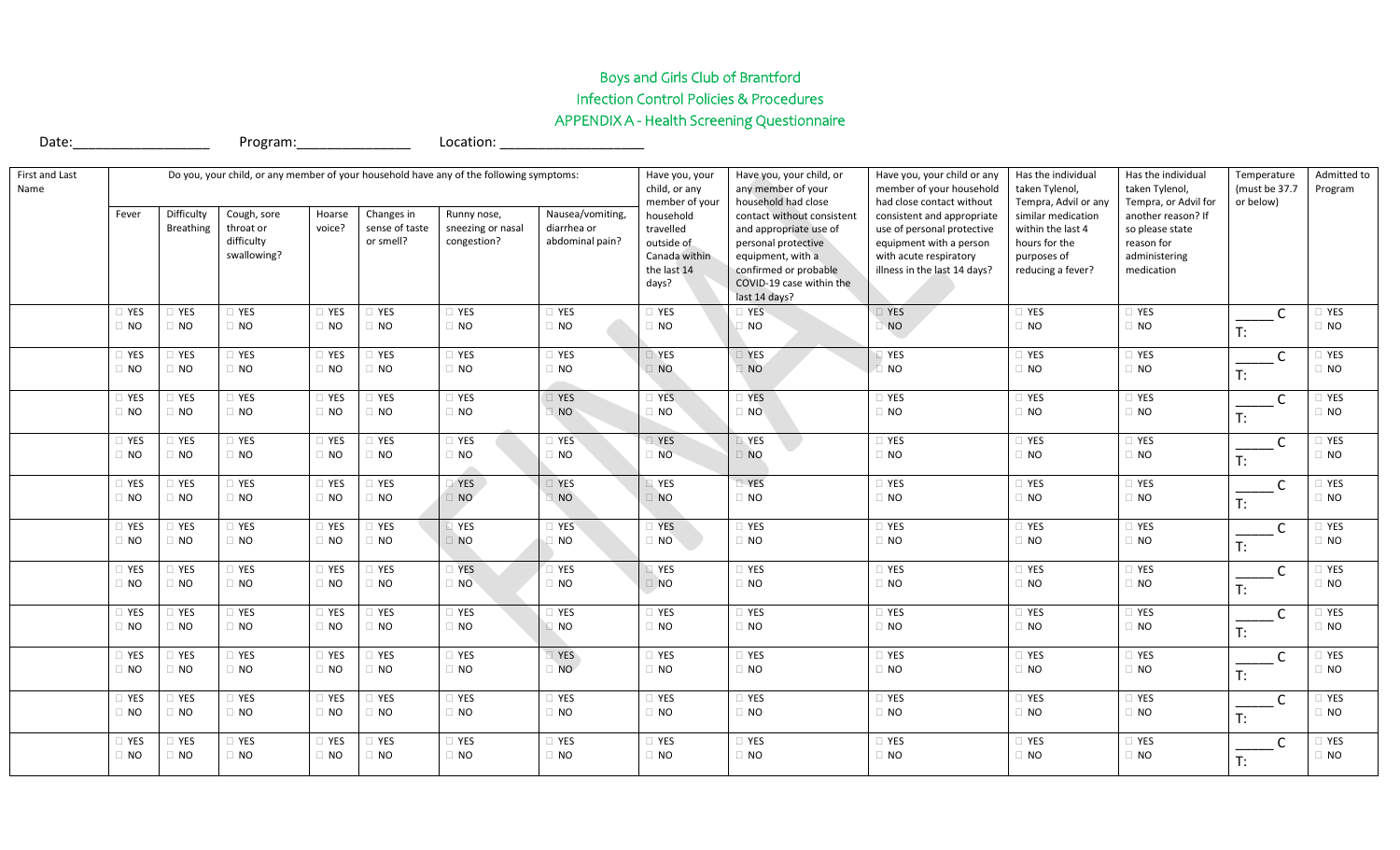## Boys and Girls Club of Brantford Infection Control Policies & Procedures APPENDIX B - Program Room Environmental Cleaning & Disinfecting Log

| Club Leader:  |                           |          |
|---------------|---------------------------|----------|
|               | Print First and Last Name | Initials |
| Club Leader:  |                           |          |
|               | Print First and Last Name | Initials |
| Club Leader:  |                           |          |
|               | Print First and Last Name | Initials |
| Program Room: |                           | Week of: |

Please indicate completion of each routine cleaning item/location by initialing in the appropriate space below.

#### Twice Daily:

| Item/Location  |    | Monday |           | Tuesday | Wednesday |           |    | Thursday |     | Friday |
|----------------|----|--------|-----------|---------|-----------|-----------|----|----------|-----|--------|
|                | AM | PM     | <b>AM</b> | PM      | AM.       | <b>PM</b> | AM | PM       | AM. | PM     |
| Door Knobs     |    |        |           |         |           |           |    |          |     |        |
| Sinks          |    |        |           |         |           |           |    |          |     |        |
| Counters       |    |        |           |         |           |           |    |          |     |        |
| Tables         |    |        |           |         |           |           |    |          |     |        |
| Chairs         |    |        |           |         |           |           |    |          |     |        |
| Hand Rails     |    |        |           |         |           |           |    |          |     |        |
| Shelving       |    |        |           |         |           |           |    |          |     |        |
| Light Switches |    |        |           |         |           |           |    |          |     |        |
| Trash Can      |    |        |           |         |           |           |    |          |     |        |
|                |    |        |           |         |           |           |    |          |     |        |
|                |    |        |           |         |           |           |    |          |     |        |

## Once Daily:

| Item/Location        | Monday |    | Tuesday |    | Wednesday |    | Thursday |    | Friday |    |
|----------------------|--------|----|---------|----|-----------|----|----------|----|--------|----|
|                      | AM     | PM | AM.     | PM | AM.       | PM | AM       | PM | AM     | PM |
| Floor                |        |    |         |    |           |    |          |    |        |    |
| Carpet Vacuumed      |        |    |         |    |           |    |          |    |        |    |
| Walls within Reach   |        |    |         |    |           |    |          |    |        |    |
| Program Door         |        |    |         |    |           |    |          |    |        |    |
| Cupboard Doors       |        |    |         |    |           |    |          |    |        |    |
| Windows within Reach |        |    |         |    |           |    |          |    |        |    |
|                      |        |    |         |    |           |    |          |    |        |    |
|                      |        |    |         |    |           |    |          |    |        |    |
|                      |        |    |         |    |           |    |          |    |        |    |
|                      |        |    |         |    |           |    |          |    |        |    |
|                      |        |    |         |    |           |    |          |    |        |    |

Please Note: Any surface or item that becomes dirty or comes in contact with any bodily fluid including saliva or nasal mucous must IMMEDIATELY be cleaned and disinfected.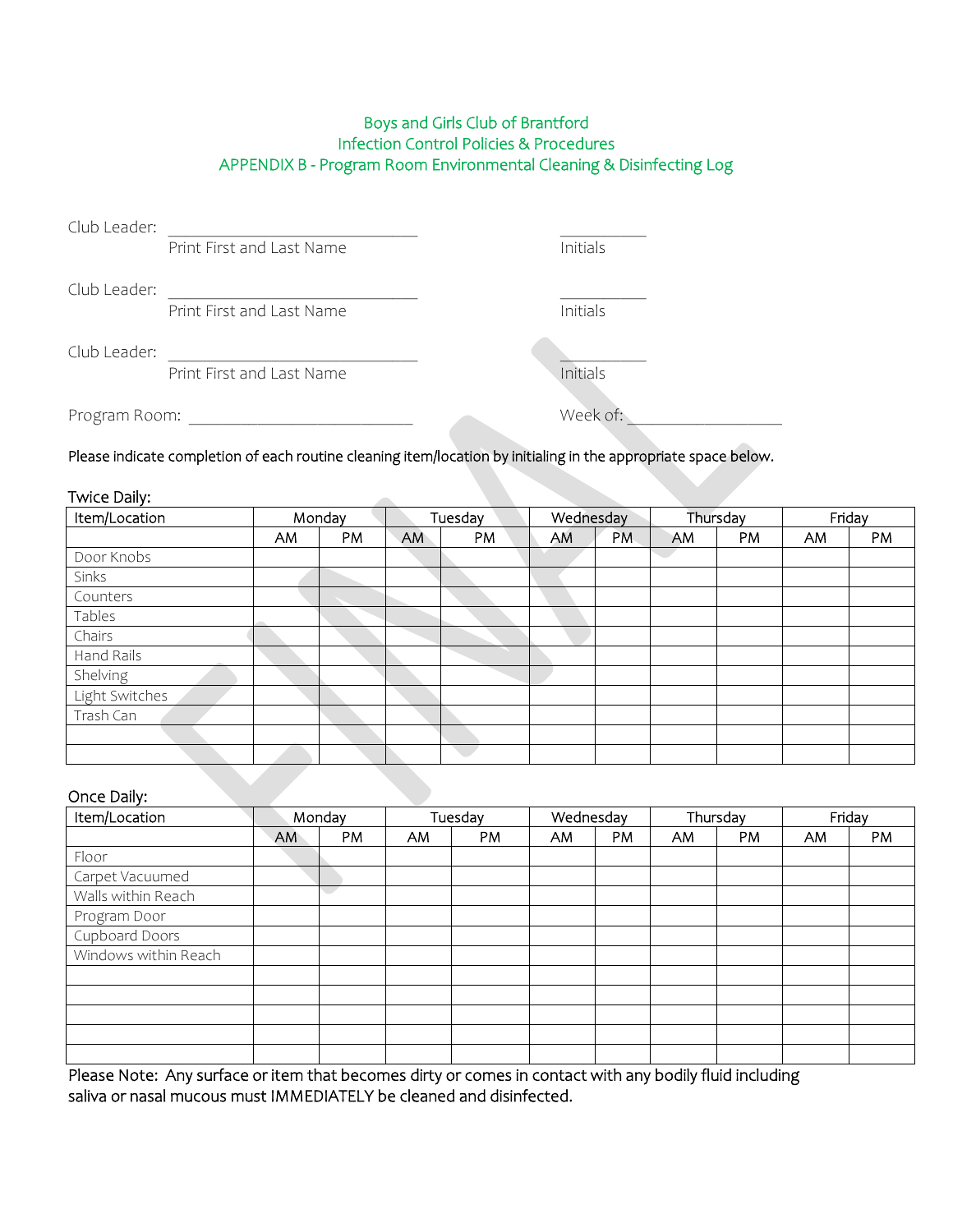#### Boys and Girls Club of Brantford Infection Control Policies & Procedures APPENDIX C – Washroom Environmental Cleaning and Disinfecting Log

Club Leader:

**Print First and Last Name** Initials

Club Leader:

Print First and Last Name Initials

Washroom Location: where we have a set of week of:

Please indicate completion of each routine cleaning item/location by initialing in the appropriate space below.

Twice Daily:

| Item/Location         |    | Monday | Tuesday |    | Wednesday |    |     | Thursday |     | Friday |
|-----------------------|----|--------|---------|----|-----------|----|-----|----------|-----|--------|
|                       | AM | PM     | AM      | PM | AM        | PM | AM. | PM       | AM. | PM     |
| Door Knobs            |    |        |         |    |           |    |     |          |     |        |
| Sink(s)               |    |        |         |    |           |    |     |          |     |        |
| Counters              |    |        |         |    |           |    |     |          |     |        |
| Mirrors               |    |        |         |    |           |    |     |          |     |        |
| Toilet(s)             |    |        |         |    |           |    |     |          |     |        |
| Walls                 |    |        |         |    |           |    |     |          |     |        |
| Cupboard Doors        |    |        |         |    |           |    |     |          |     |        |
| Trash Can             |    |        |         |    |           |    |     |          |     |        |
| Floors                |    |        |         |    |           |    |     |          |     |        |
| Diaper Change Table** |    |        |         |    |           |    |     |          |     |        |
|                       |    |        |         |    |           |    |     |          |     |        |
|                       |    |        |         |    |           |    |     |          |     |        |

\*\*Diaper change table cleaning is in addition to the cleaning which takes place as part of the diaper change routine.

If multiple groups of children are using a washroom, high touch surfaces (e.g. tap handles, toilet handles, door knobs etc.) should be disinfected between groups.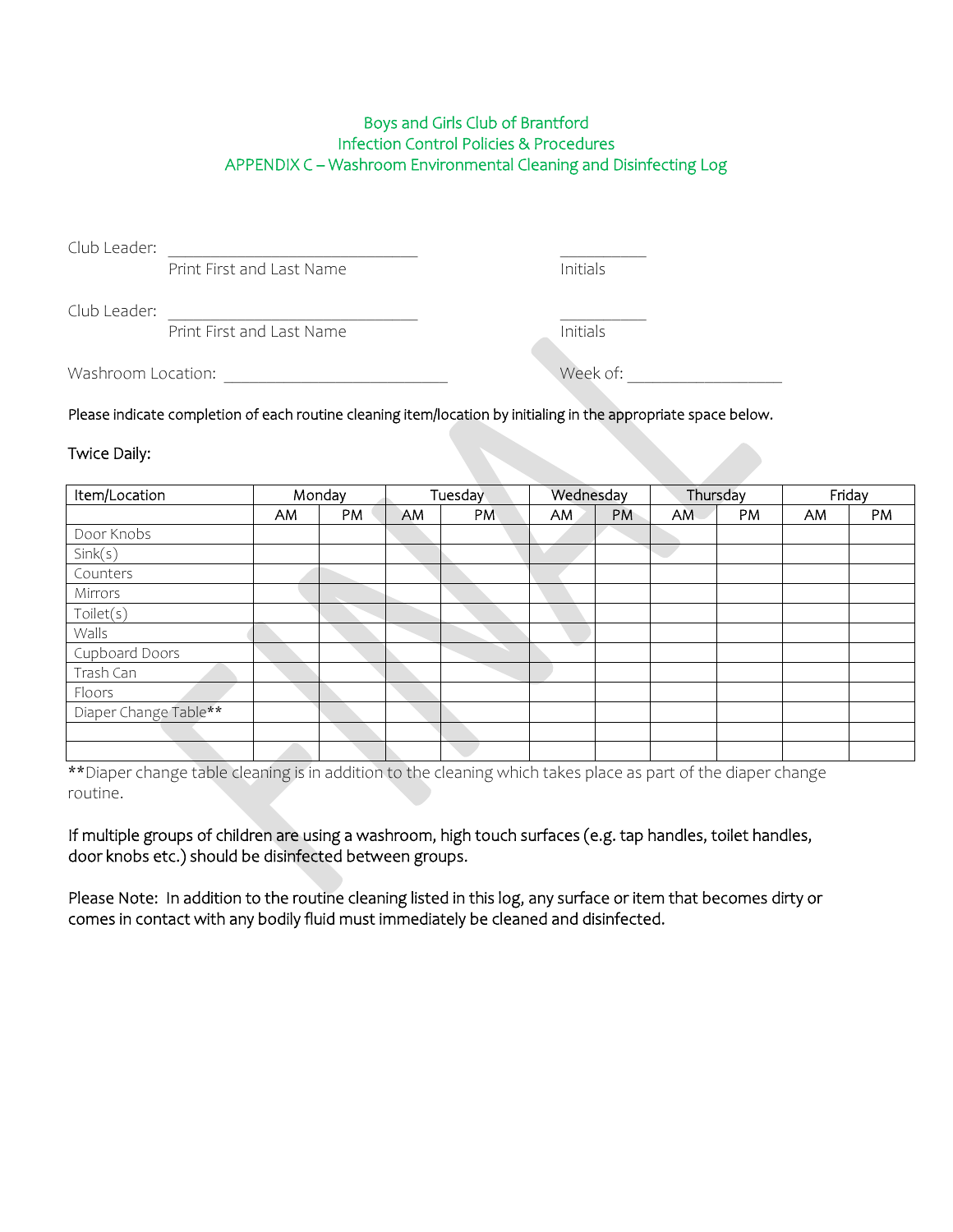#### Boys and Girls Club of Brantford Infection Control Policies & Procedures APPENDIX D – Cot and Bedding Environmental Cleaning and Disinfecting Log

Club Leader:

**Print First and Last Name** Initials

Club Leader: \_\_\_\_\_\_\_\_\_\_\_\_\_\_\_\_\_\_\_\_\_\_\_\_\_\_\_\_\_ \_\_\_\_\_\_\_\_\_\_

Print First and Last Name Initials

Program Room: \_\_\_\_\_\_\_\_\_\_\_\_\_\_\_\_\_\_\_\_\_\_\_\_\_\_

#### Please indicate completion of each routine cleaning item/location by initialing in the appropriate space below.

Week of: \_\_\_\_\_\_\_\_\_\_\_\_\_\_\_\_\_\_\_\_\_\_\_\_\_\_\_\_\_

| Item                                      | Mon | Tues | Wed | Thu |  |
|-------------------------------------------|-----|------|-----|-----|--|
| Cots cleaned & disinfected after each use |     |      |     |     |  |
| Bedding laundered after each use          |     |      |     |     |  |
| Personal toys laundered after each use    |     |      |     |     |  |
| Cots stored                               |     |      |     |     |  |

Week of:

| Item                                      | Mon | Tues | Wed | Thu |  |
|-------------------------------------------|-----|------|-----|-----|--|
| Cots cleaned & disinfected after each use |     |      |     |     |  |
| Bedding laundered after each use          |     |      |     |     |  |
| Personal toys laundered after each use    |     |      |     |     |  |
| Cots stored                               |     |      |     |     |  |

Week of:

| ltem                                      | Mon | Tues | Wed | Thu |  |
|-------------------------------------------|-----|------|-----|-----|--|
| Cots cleaned & disinfected after each use |     |      |     |     |  |
| Bedding laundered after each use          |     |      |     |     |  |
| Personal toys laundered after each use    |     |      |     |     |  |
| Cots stored                               |     |      |     |     |  |

Week of:

| ltem                                      | Mon | Tues | Wed | Thu | Fn |
|-------------------------------------------|-----|------|-----|-----|----|
| Cots cleaned & disinfected after each use |     |      |     |     |    |
| Bedding laundered after each use          |     |      |     |     |    |
| Personal toys laundered after each use    |     |      |     |     |    |
| Cots stored                               |     |      |     |     |    |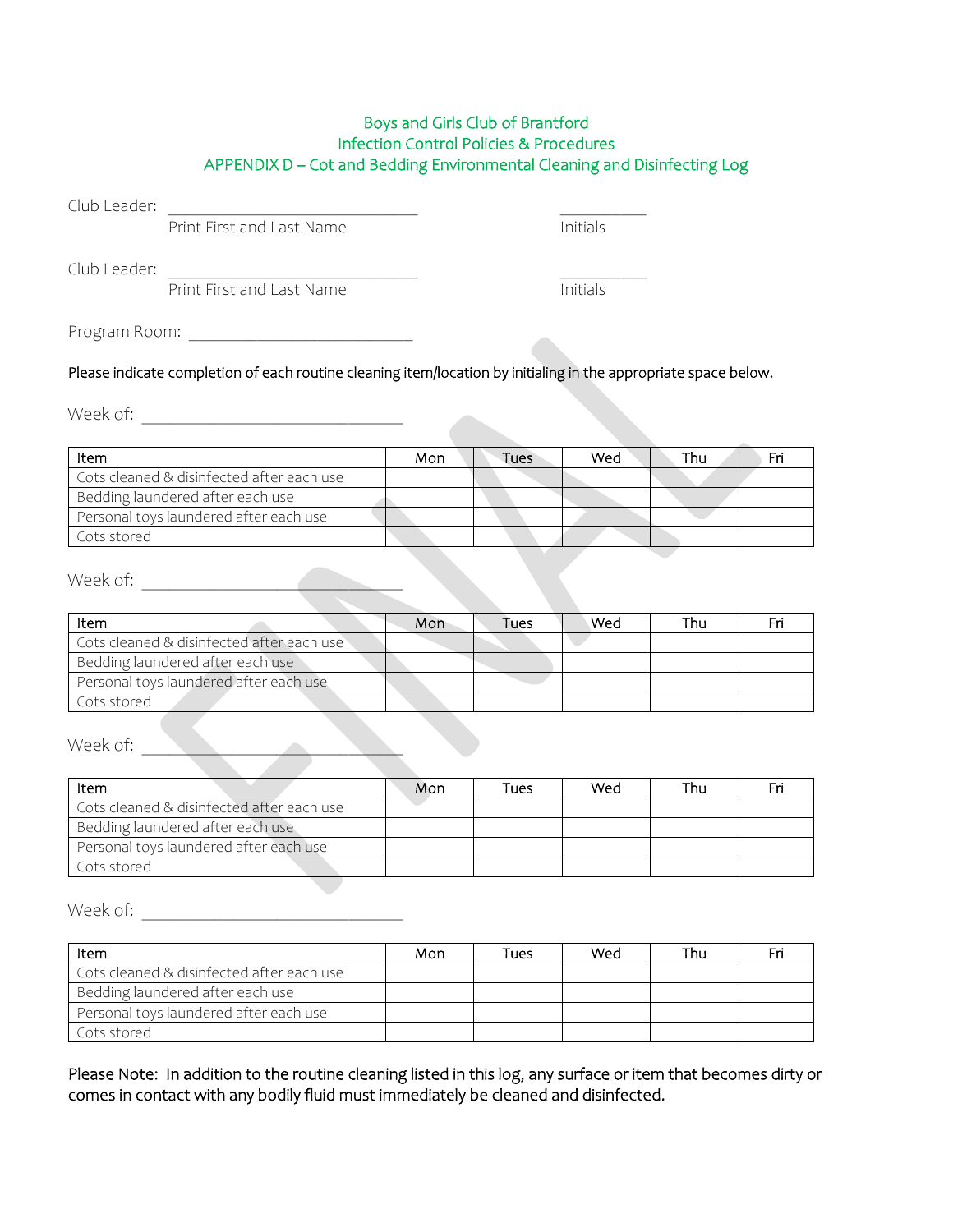#### Boys and Girls Club of Brantford Infection Control Policies & Procedures APPENDIX E – Outdoor Play Equipment & Toys Environmental Cleaning and Disinfecting Log

Cleaning and disinfecting routines must be carried out after children used the outdoor play spaces and also in between each group of children using the spaces.

| Club Leader:                                                   |                                                                                                                                                                                                                                |            |          |  |  |  |  |  |  |
|----------------------------------------------------------------|--------------------------------------------------------------------------------------------------------------------------------------------------------------------------------------------------------------------------------|------------|----------|--|--|--|--|--|--|
|                                                                | Print First and Last Name                                                                                                                                                                                                      |            | Initials |  |  |  |  |  |  |
|                                                                |                                                                                                                                                                                                                                |            |          |  |  |  |  |  |  |
|                                                                | Is the space used by more than one group of children?                                                                                                                                                                          | $\Box$ Yes | DNO      |  |  |  |  |  |  |
|                                                                | Date: a contract of the contract of the contract of the contract of the contract of the contract of the contract of the contract of the contract of the contract of the contract of the contract of the contract of the contra |            | Time:    |  |  |  |  |  |  |
| List toys and equipment to be used on specified time and date: |                                                                                                                                                                                                                                |            |          |  |  |  |  |  |  |
|                                                                |                                                                                                                                                                                                                                |            |          |  |  |  |  |  |  |
|                                                                |                                                                                                                                                                                                                                |            |          |  |  |  |  |  |  |
|                                                                |                                                                                                                                                                                                                                |            |          |  |  |  |  |  |  |
|                                                                |                                                                                                                                                                                                                                |            |          |  |  |  |  |  |  |
|                                                                |                                                                                                                                                                                                                                |            |          |  |  |  |  |  |  |
|                                                                | All listed items have been cleaned and disinfected after use: (initial)                                                                                                                                                        |            |          |  |  |  |  |  |  |
|                                                                | All high touch surfaces of play structures have been cleaned and disinfected prior to use:                                                                                                                                     |            |          |  |  |  |  |  |  |

□ Yes □ Structure Not in Use □ Not Applicable (initial)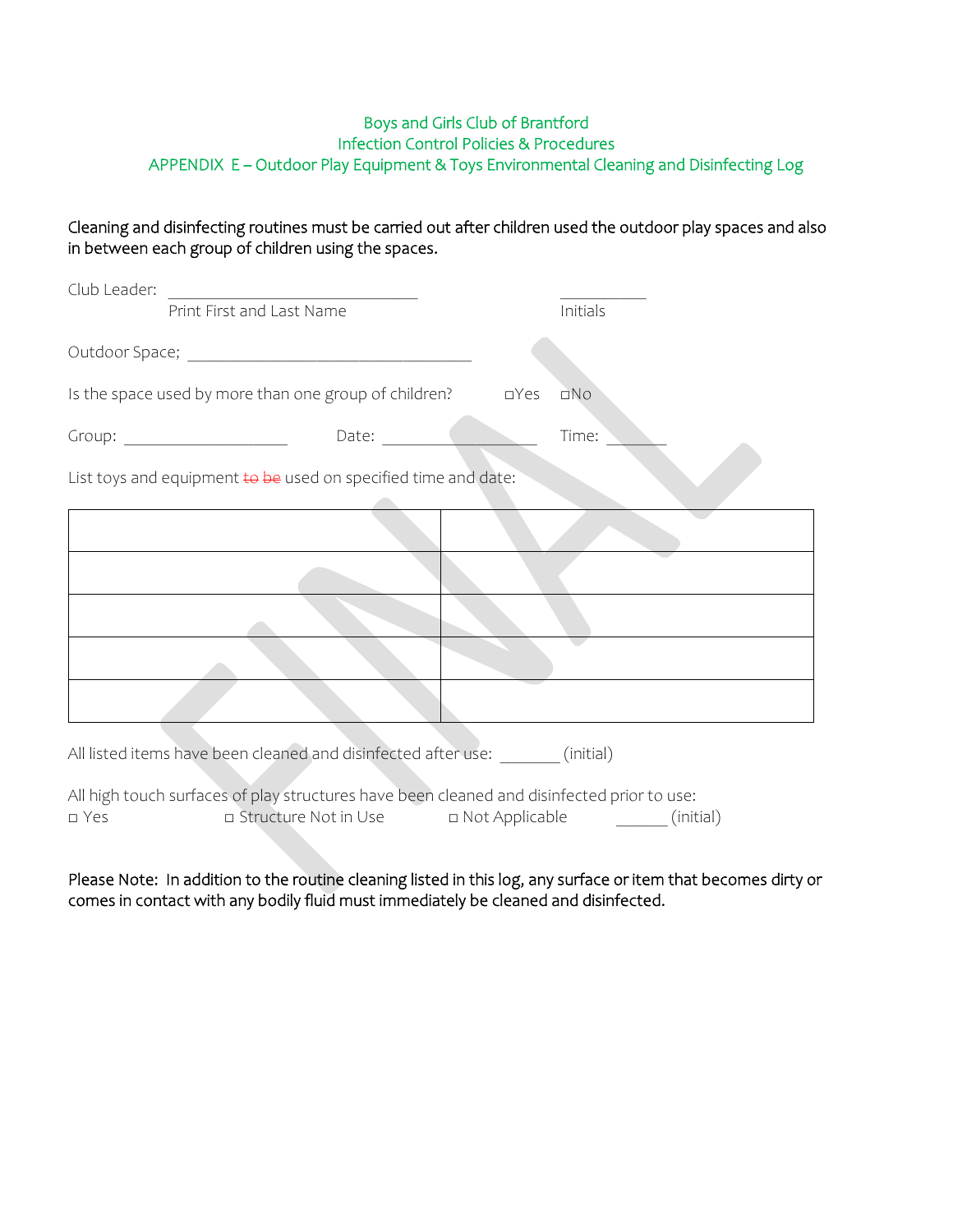## Boys and Girls Club of Brantford Infection Control Policies & Procedures APPENDIX F – Toy & Play Material Environmental Cleaning and Disinfecting Log

Club Leader:

**Print First and Last Name** Initials

Club Leader:

Print First and Last Name

Program Room:  $\blacksquare$ 

Please indicate completion of cleaning and disinfection of each toy/play material by listing the item and initialing in the appropriate space below.

Monday Date:

| Toy/Play Material |  | Initials   Toy/Play Material | Initials |
|-------------------|--|------------------------------|----------|
|                   |  |                              |          |
|                   |  |                              |          |
|                   |  |                              |          |
|                   |  |                              |          |
|                   |  |                              |          |
|                   |  |                              |          |
|                   |  |                              |          |

#### Tuesday Date:

| Toy/Play Material | Initials   Toy/Play Material | Initials |
|-------------------|------------------------------|----------|
|                   |                              |          |
|                   |                              |          |
|                   |                              |          |
|                   |                              |          |
|                   |                              |          |
|                   |                              |          |
|                   |                              |          |

Wednesday Date:

| Toy/Play Material | Initials   Toy/Play Material | Initials |
|-------------------|------------------------------|----------|
|                   |                              |          |
|                   |                              |          |
|                   |                              |          |
|                   |                              |          |
|                   |                              |          |
|                   |                              |          |
|                   |                              |          |